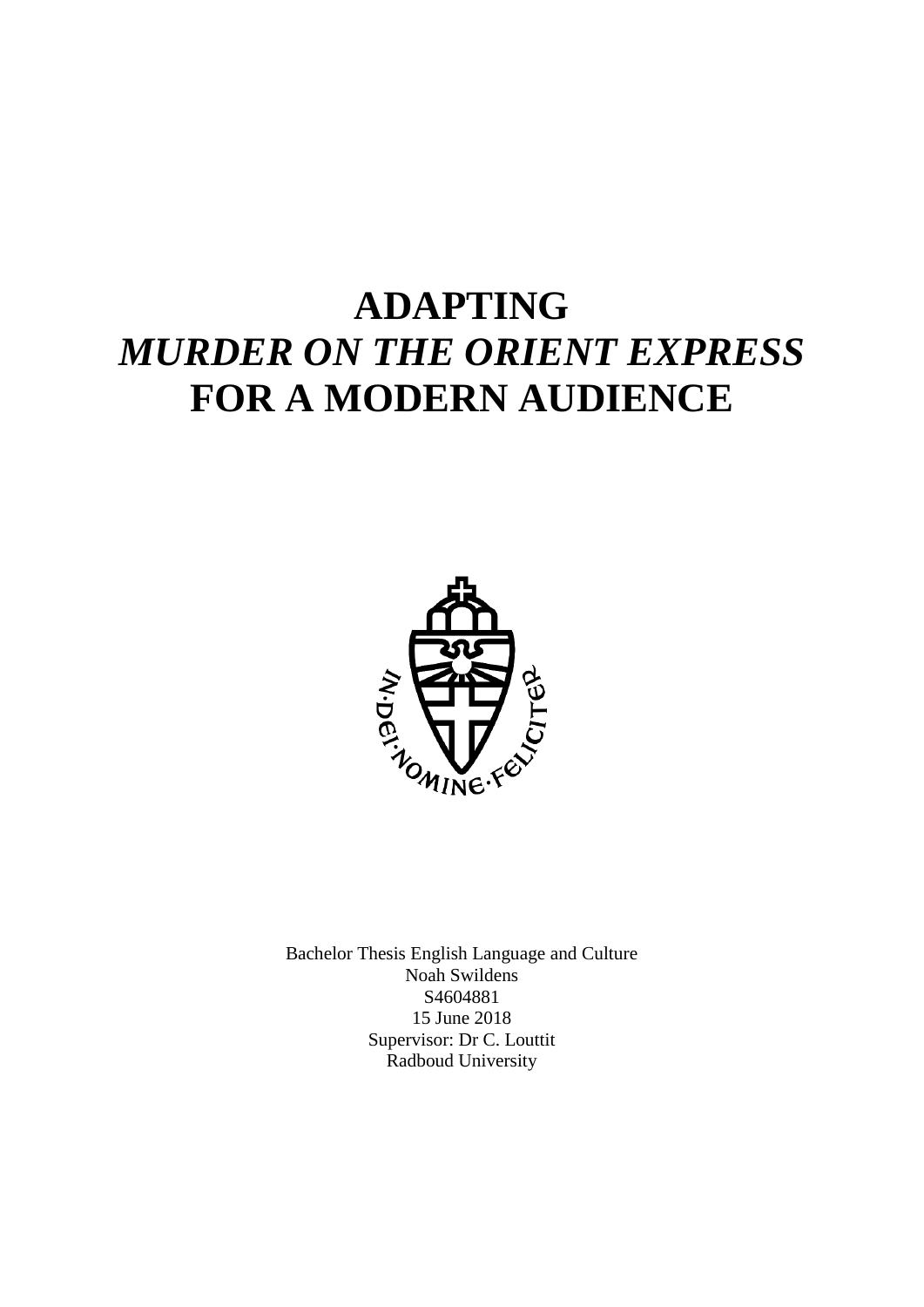# ENGELSE TAAL EN CULTUUR

Teacher who will receive this document: Dr C. Louttit Title of document: Adapting *Murder on the Orient Express* for a Modern Audience Name of course: Bachelors Thesis English Literature Date of submission: 15 June 2018

The work submitted here is the sole responsibility of the undersigned, who has neither committed plagiarism nor colluded in its production.

Signed

Name of student: Noah Swildens

Student number: s4604881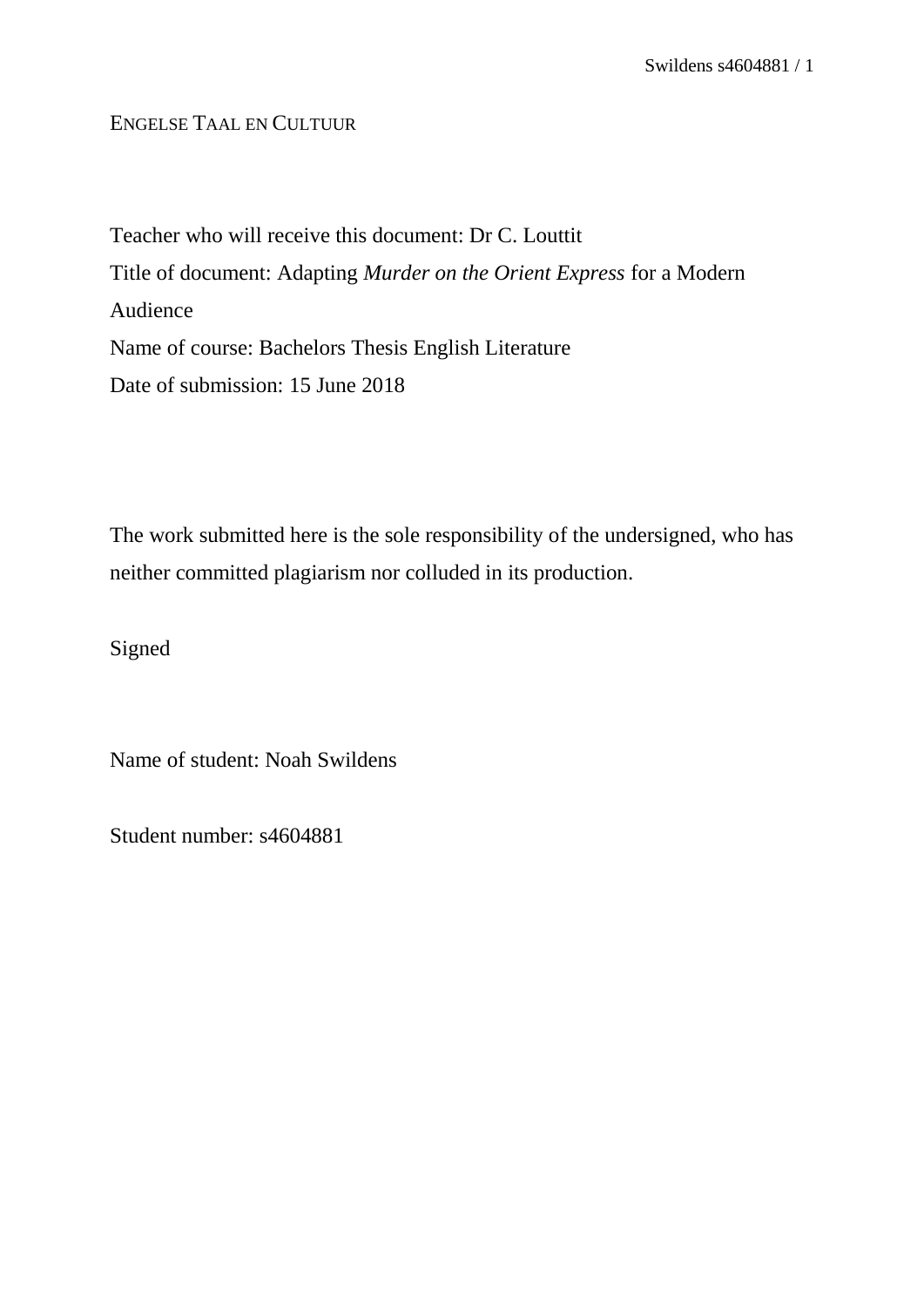### **Abstract**

In this thesis, Kenneth Branagh's film adaptation *Murder on the Orient Express* (2017) will be analysed to see how it deviates from Agatha Christie's novel. This thesis aims to provide an answer to the question of how Kenneth Branagh adapted *Murder on the Orient Express* for a modern audience. It will argue that Branagh has stayed reasonably close to the source text while at the same time updating the story and its characters in order for the modern audience to connect better with the story. The thesis will do so by looking at the characterisation of the story's protagonist Hercule Poirot, Branagh's inclusion of the modern themes of race and racism, and the use of action and violence.

Key words: Agatha Christie, Kenneth Branagh, *Murder on the Orient Express* (2017), adaptation.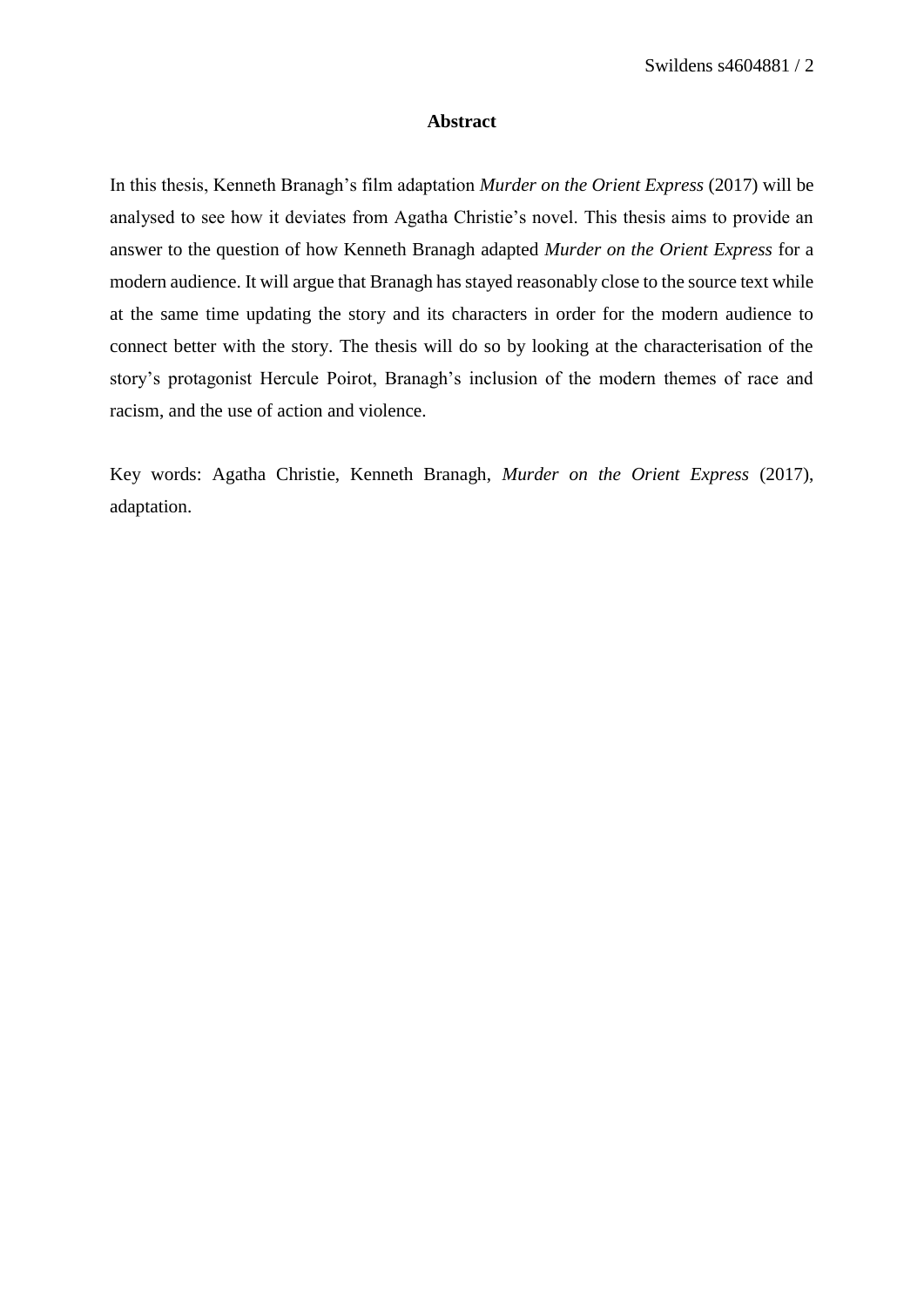# **Table of Contents**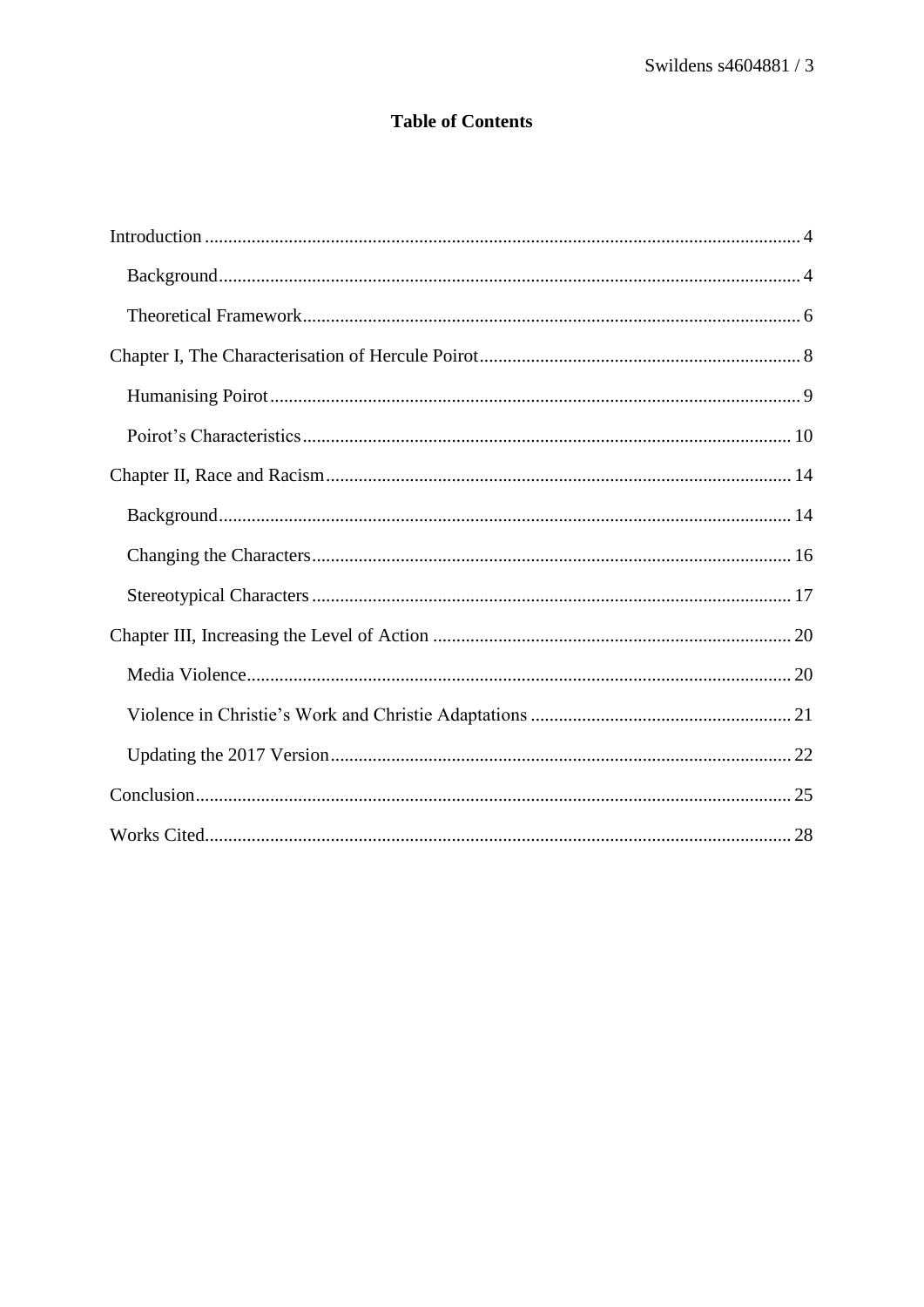#### **Introduction**

<span id="page-4-0"></span>Best-selling novelist Agatha Christie's *Murder on the Orient Express* (1934) has become one of the best-known detective stories whose famous ending can rightfully be called "one of the most iconic whodunits reveals in all of mystery writing" (Grady). The detective novel tells the story of Belgian detective Hercule Poirot on board the Orient Express. When a man is killed, he takes it upon him to find the murderer amongst the other passengers on the train. Audiences were and are still being thrilled by the surprising ending of Christie's story, claiming that it "might just be her crown jewel" (Martinelli).

In 2017, Sir Kenneth Branagh both directed and starred in his adaptation of Christie's story. He plays the part of Hercule Poirot alongside a star-studded cast, including Dame Judi Dench, Johnny Depp, and Michelle Pfeiffer. It was not an odd decision for Branagh to choose precisely this story from the multitude of Christie's work. Director Sidney Lumet had also made an adaptation of the story in 1974, which was for a long time seen, both critically and popularly, as "the centre of Agatha Christie's screen universe" (Aldridge 122). Branagh paired up with screenwriter Michael Green in order to make the film happen. Green remarked that both Branagh and he "had the same goal: we wanted to bring it into the modern world without changing what's essential to it, without altering its soul, so that a contemporary audience can experience it, believe it and be thrilled by it" (Twentieth Century Fox 5).

# <span id="page-4-1"></span>**Background**

Christie's fame started to rise ever since the great success of her first novel, *The Mysterious Affair at Styles* (1920). This is also the story in which the audiences met Hercule Poirot. Christie eventually wrote 33 original novels and over 50 short stories about the Belgian detective with his characteristic moustache ("Hercule Poirot"). Audiences cherished him and his stories, even to the extent that, when he died in *Curtain* (1975), the New York Times published an obituary of him on their frontpage, which is something that had never been done for a fictional character before ("Poirot's Obituary").

Since Poirot's stories were and are so loved, it is not surprising to see that many of his stories were soon adapted for television and film. It was actor Austin Trevor who was the first to bring him to the silver screen ("Past Poirot Portrayals"). Even though this film did not cause that much enthusiasm, it did show that audiences were interested in seeing more of the detective on screen (Aldridge 22). This enthusiasm did come eventually, and when it did it was there to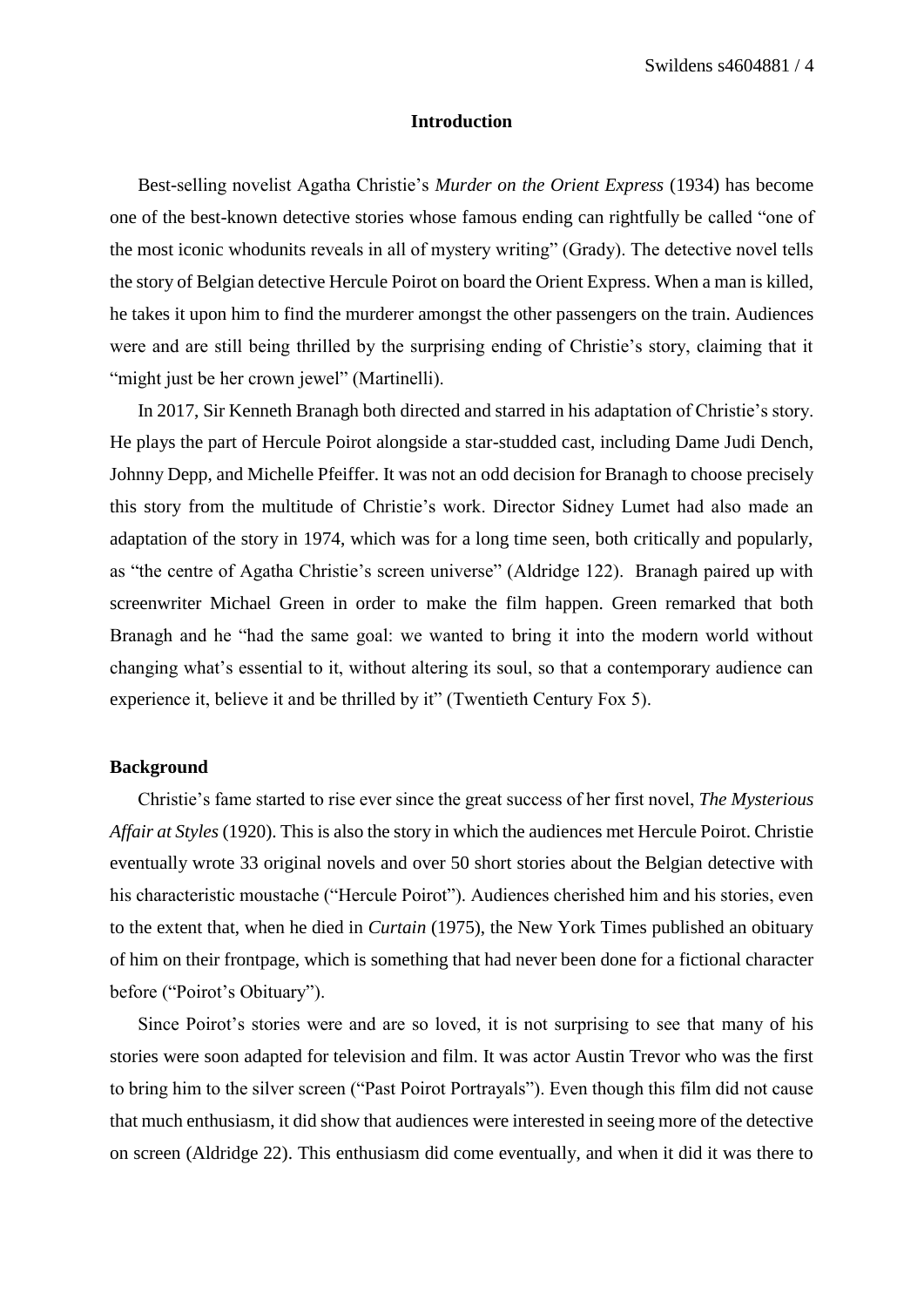stay, for countless adaptations of Christie's sleuth have been produced and, most importantly, are still being produced nowadays.

Kenneth Branagh's *Murder on the Orient Express* (2017) shows that Christie's stories are still being used for new films. Apparently, there was something in her story that made Branagh feel like the story needed to be told again. Branagh is an actor, director and writer who is best known for his film adaptations of Shakespearean plays ("Kenneth Branagh"). Through his wealth of experience in adapting classical stories, Branagh knows how important it is to change a classic story for it to appeal to a more modern audience. The actor and director explained that he was eager to introduce "another generation of moviegoers to an enthralling new interpretation of one of the most beloved mysteries of all time" (Twentieth Century Fox 4).

Viewers of Christie's adaptations and Christie herself have always been quite critical of the adaptations, most likely because there are so many stories about Poirot, thereby making him someone of whom the audience feels like they truly know him. *Murder on the Orient Express* (2017) and all the other adaptations are thereby embedded in the debate about the fidelity of adaptations. Many makers of Christie adaptations were unsure about whether they should "overhaul the stories for modern audiences or present them as heritage pieces" (Aldridge 7). In his book *Agatha Christie on Screen*, Mark Aldridge claims that "the best Christie adaptations are often those that leave her original stories largely untouched but add their own charm to it" (252). Especially this notion of adding an own charm to it, is in my opinion quite interesting, for it indicates that with every adaptation, makers of the film/series have the opportunity to add something to it which is characteristic of the time they are making it in. Considering that film and series makers want their work to be seen by a contemporary audience, it is crucial for them to present the story they are telling in a way which appeals to that audience.

The 2017 film adaptation of *Murder on the Orient Express* has thus tried to stay close to Christie's novel while at the same time also making the story more appealing to a modern audience. These 'updates' that Branagh made to the story will be analysed and discussed in this thesis with the use of the following research question: how did Kenneth Branagh adapt Agatha Christie's *Murder on the Orient Express* for a modern audience?

In order to answer this research question, this thesis will discuss three major updates in the film. The first chapter will discuss the portrayal of Hercule Poirot, for Branagh had to be very thoughtful in picking the right aspects of this well-established character from a multitude of material on Poirot. He had also had to present these aspects in such a way that would give the audience the right image of the detective. The second chapter will explore how Branagh highlighted the themes of race and racism explicit in his film, thereby responding to the interests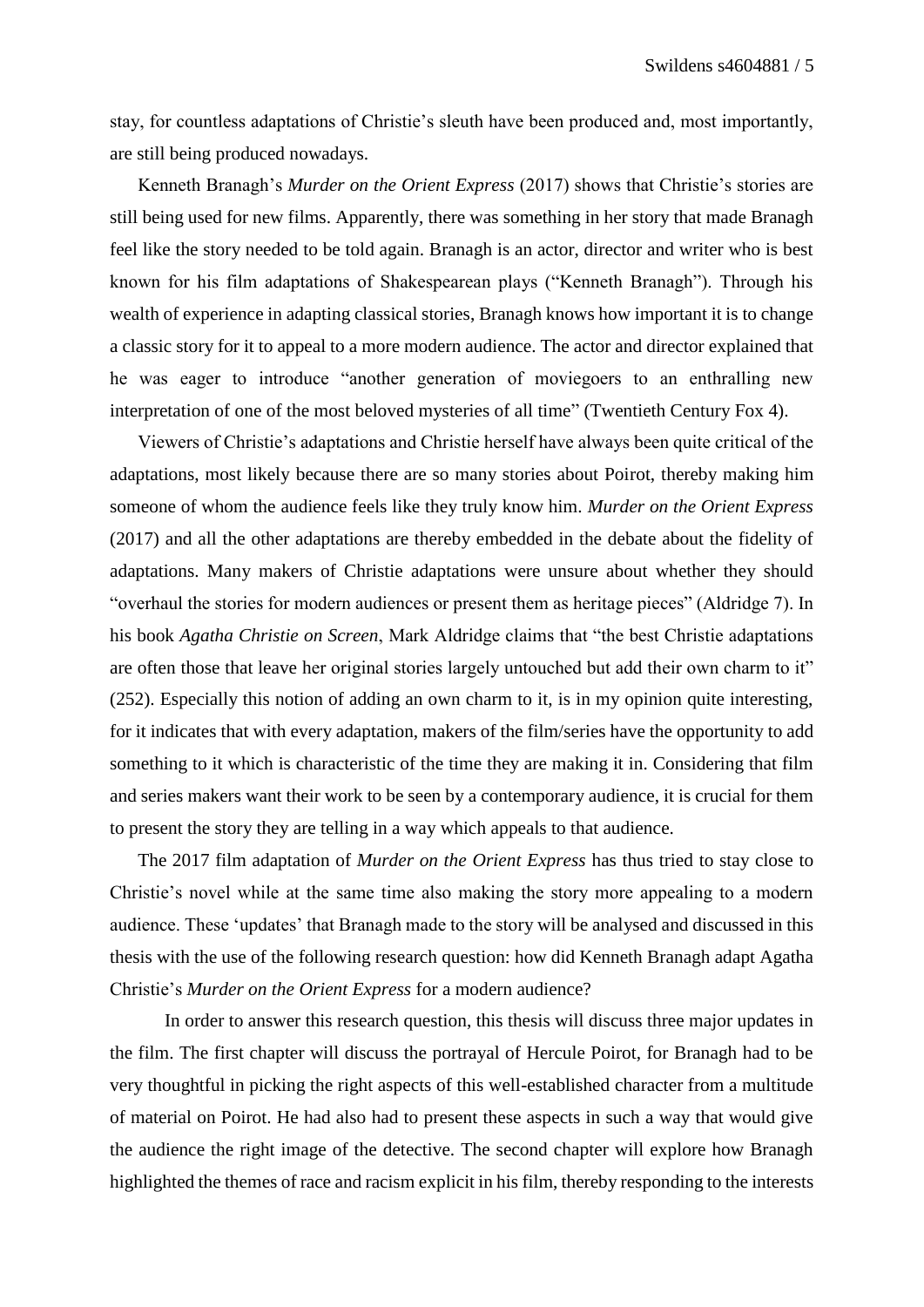of the modern audience. Lastly, the third chapter will focus on how Branagh added more action scenes and why he did so.

This discussion is embedded in the broader debate of adaptation studies and specifically in the debate of how novels are updated for the silver screen. This thesis is also, and more specifically, embedded in the debate of Agatha Christie adaptations and it specifically discusses the changes that are made to her stories which made it possible for them to still be interesting for different audiences at different times. Since Branagh's film was only released in November 2017, the discussion around the adaptation and its relation to the original story has not been going on for a very long time. Therefore, a lot of new things can still be explored. Christie and her work, on the other hand, have been discussed in great detail in the academic field. These sources can give a proper overview of what Christie's time was like and how this can account for the choices that she made in her novel. Twentieth Century Foxed also published the production information for *Murder on the Orient Express*, which will be used in this thesis for explaining why Branagh made the 'updates' to the story.

## <span id="page-6-0"></span>**Theoretical Framework**

This thesis mainly draws on the theory from the field of adaptation studies. Adaptations have become a part of modern everyday life and its popular culture, thereby replacing the role of novels and short stories in the past Western society (Albrecht-Crane and Cutchins 11). If a certain text is popular among the audience, for example, the *Harry Potter* series or the Marvel comics, then there is a good chance that an adaptation of it will also be popular and thus also lucrative. The popularity of film adaptations could also be explained by the fact that people might feel like it is easier to watch a classic adaptation, for reading the actual novel might take up too much of their time. It could also be the case that there is a particular kind of nostalgia for the past which makes people interested in seeing the classic works being re-interpreted by each generation of filmmakers.

Even though the "critical literature on adaptations is not extensive" (Whelehan 4), there is a recurring theme in the field of adaptation studies, namely the issue of fidelity or 'fidelity criticism'. Scholars of adaptation studies have continued to focus on fidelity "to a precursor text as means to understand an adaptation's scope of worth. (Albrecht-Crane and Cutchins 11-2). This concern about fidelity could be because of the audience's emotional investment in the books on which the adaptation is based, which causes them to only look at the adaptation as an inferior version of the book. There is thus this sort of idea that a book will always be richer and more complex than a film, just because a film does not have enough time to include all the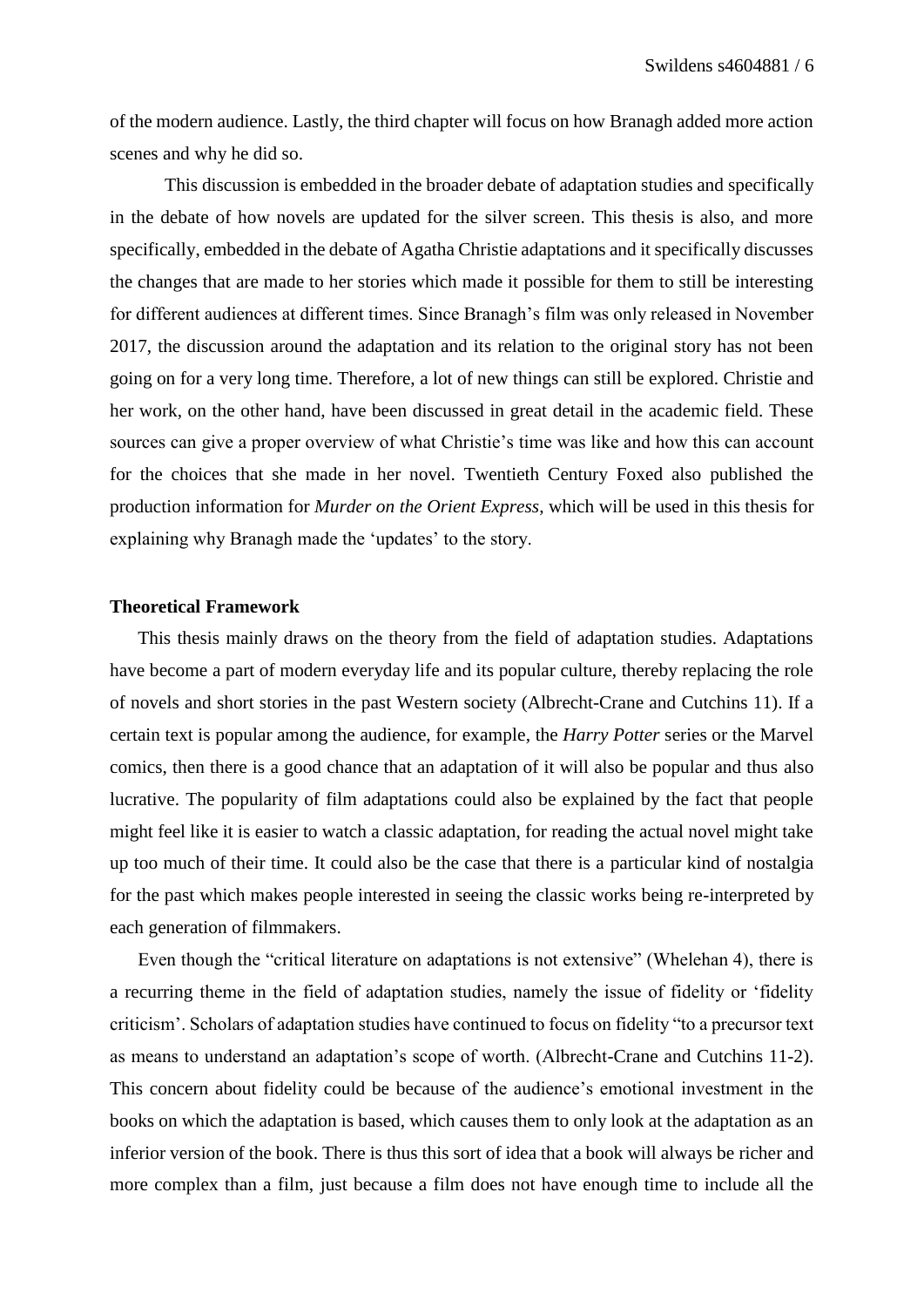things that are included in the book. Some people also think that certain texts, such as the ones from Agatha Christie, demand a particular kind of respect and that filmmakers should not try to update it in order to make it fit to the twenty-first century.

It is, however, problematic and limiting to solely judge films based on their fidelity to the original text. To begin with, there is not an absolute ruler along which it is possible to measure a film's fidelity. It is also limiting because the "stubborn insistence on fidelity certainly has kept adaptation theory from maturing" (Albrecht-Crane and Cutchins 12). It should be made clear that literature and cinema are two completely different fields and that both fields have different qualities which can be used to tell a story. By stopping to look at adaptations as a lesser version of the original story and by studying them in their own right, the real discussion about the adaptation can be opened. Adaptations should thus be seen as "a derivation that is not derivate – a work that is second without being secondary. It is its own palimpsestic." (Hutcheon and O'Flynn 9).

The field of adaptation studies is also concerned with whether the film and its source are "subject to cultural and historical contextualization" (Leitch 66). As can be seen from *Murder on the Orient Express*, this was truly something that Branagh was very thoughtful about. In the film it can clearly be seen how Branagh had to "interpret, re-working the precursor text and choosing the various meanings and sensations they find most compelling (or most effective), then imagine scenes, characters, plot elements, etc., that match their interpretation" (Albrecht-Crane and Cutchins 16). Branagh thus really tried to take the classic story and change it so it would fit in the modern time, thereby highlighting certain themes in Christie's original story (e.g. the themes of race and racism) that Christie did not give that much attention to. He did have to be careful not to change too much of her story for *Murder on the Orient Express* is an example of a story that is so widely known and loved that it demands a certain degree of respect from the audience and the people who try to adapt it. Branagh worked very closely with the Christie Estate to ensure that his film would not dishonour Christie's legacy and he said that "this very particular connection was very important to me" (Twentieth Century Fox 7).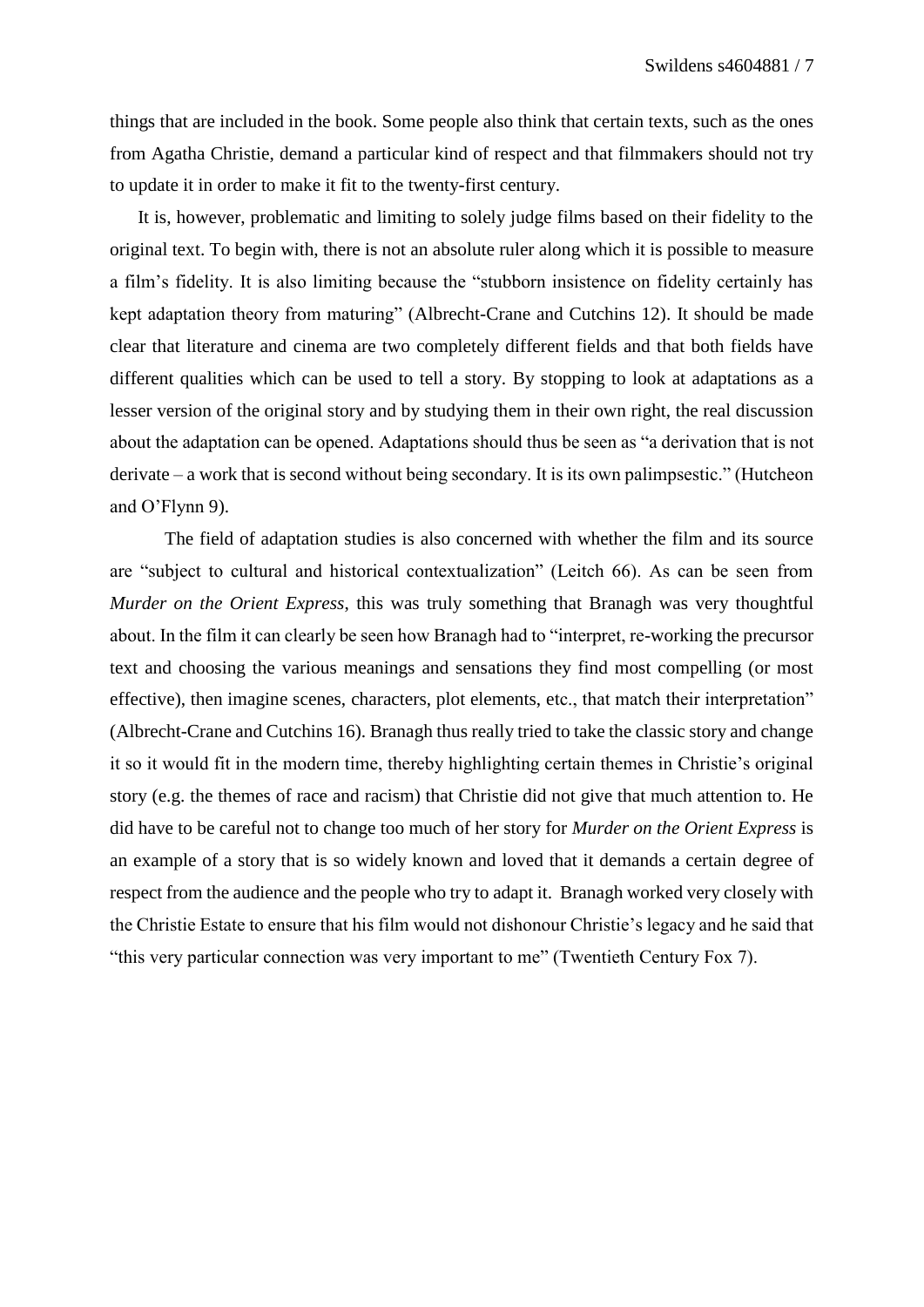#### **Chapter I, The Characterisation of Hercule Poirot**

<span id="page-8-0"></span>Agatha Christie was dared by her sister Madge to write a full-fledged detective story in which it would be impossible to guess who the murderer was. As a result, Agatha wrote *The Mysterious Affair at Styles* (1920), which featured the Belgian detective Hercule Poirot. She was convinced that the appearance of Poirot would just be a one-off ("The Creation of Hercule Poirot"). Little did she know that the detective would eventually star in 33 original books and over 50 short stories. Christie had thus plenty of time to define his character and all his little quirks in great detail. He would grow out to be one of her most famous and beloved characters, which makes it no surprise that he would soon find his way to the silver screen. His first onscreen appearance was in the 1931 film *Alibi*, which is believed to be lost (Aldridge 20). Even though this film did not turn out to be a great success, it did show that there was interest among the audience in "the potential of seeing the sleuth on screen" (Aldridge 22). This film was also the first to attempt to solve one of the toughest problems of bringing Poirot to life: how does one cast a proper Poirot? (Aldridge 19) This turned out to be a rather difficult task to perform, judging from the numerous attempts in the past adaptations and the critique the characterisation of Poirot has always received. Especially Albert Finney's performance in the 1974 film version of *Murder on the Orient Express* and David Suchet's performance in the 1989 series *Agatha Christie's Poirot* stand out, for their "critical response was positive" (Aldridge 248). Poirot was thus notorious for being difficult to portray on screen, and this is something the makers of the 2017 version of *Murder on the Orient Express* were well aware of. They knew that "Poirot was key to ensuring the film worked" (Twentieth Century Fox 10). It was up to them to create a Poirot that would do the well-established icon justice and would also be liked by a modern audience. To find out how Branagh and Green tried to achieve this effect, this chapter will first explore what kind of image of Poirot they wanted to create. Subsequently, the chapter will discuss what techniques they implored to establish this image.

In the 2017 version of *Murder on the Orient Express*, established actor and director Kenneth Branagh takes up the part of Hercule Poirot. Branagh directed and acted in multiple Shakespearean and other classic adaptations, which made the staff from Twentieth Century Fox call him "a perfect fit from the start" (10). It was thus up to Branagh, producer Ridley Scott and screenwriter Michael Green to decide what they would and what they would not take from the abundance of material that Christie had provided in order to create the best and most telling image of Poirot. Naturally, his moustache and fastidiousness had to be incorporated in the film,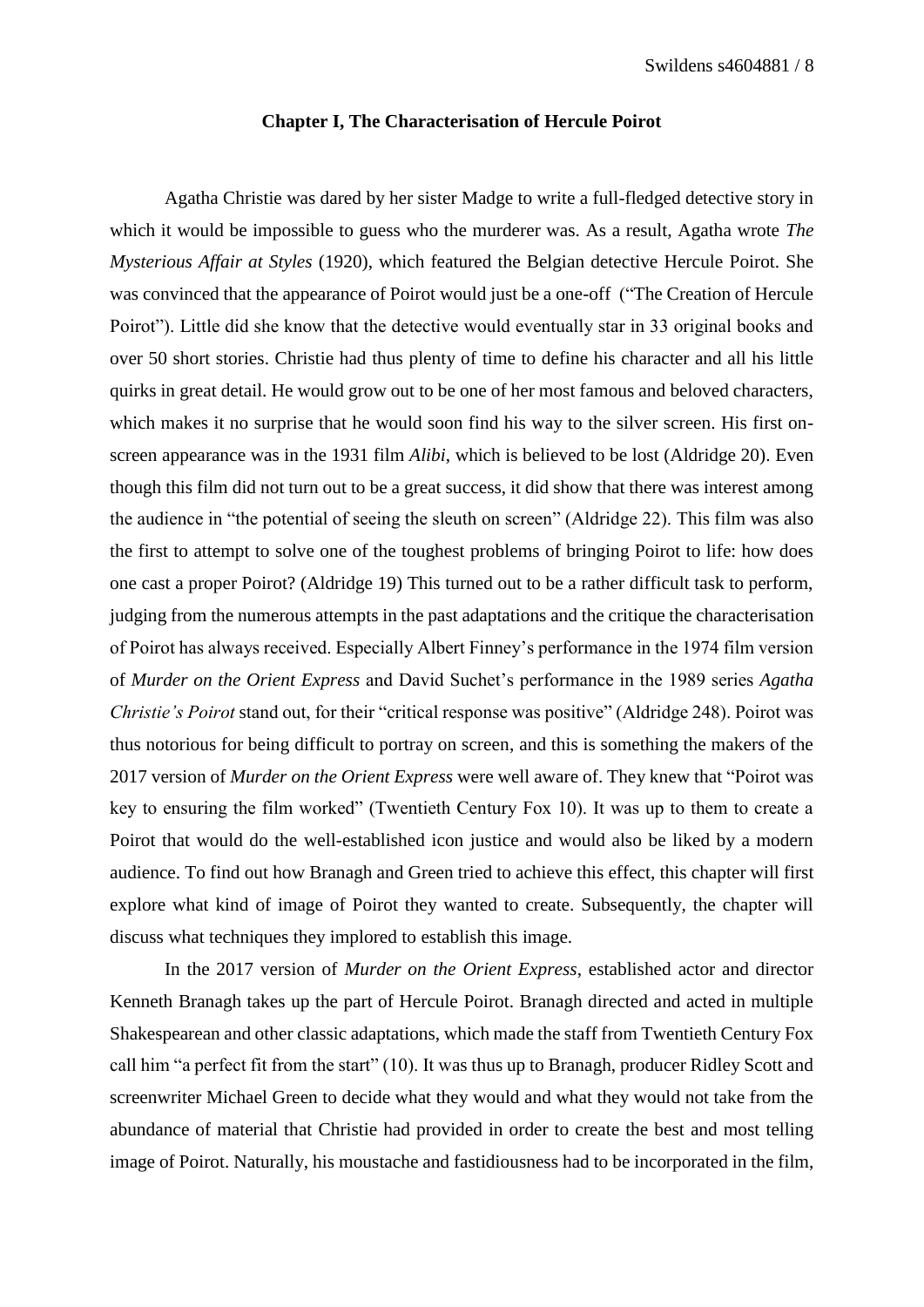for they are his most defining characteristics, but from there on it was really up to them to decide what parts of Poirot they wanted to highlight the most. In order for the film to appeal to a modern audience, it is essential that it contains themes that the contemporary audience can connect with (i.e. that have meaning for them), even though the story was written in 1934 with themes that connected to the audience then.

## <span id="page-9-0"></span>**Humanising Poirot**

Michael Green explained that they wanted to "make him quirky and strange and odd and loveable in all those ways that he is, that make him so memorable and beloved. But also, how to make him feel like somebody who could really exist in this world." (Twentieth Century Fox 10) It was thus very important to Green that Poirot would become somewhat less of an icon and more of an actual person; they wanted to humanise him more. It has been proven that "identification with characters [is] associated with spectators' degree of enjoyment of feature films of different genres" (Igartua 347). Branagh highlighted and added some of Poirot's characteristics in order for him to be more human.

One of the most noticeable changes that Branagh made in order to give Poirot "a new sense of depth other adaptations seemingly lacked" (Voldase), is that in this version, Poirot has a lost love, whom he calls "Ma chère Katherine". He carries a picture of her with him and expresses his deepest and darkest fears to it at night. This might seem a little strange to Christiereaders, for Poirot was known for "his apparent lack of interest in women" (Aldridge 251). By adding this love interest to the story, Poirot becomes more human, for it shows that he is 'humanly capable' of love and also that he is not afraid to express those feelings.

In most TV series and films, characters are portrayed quite superficially, for "deeper, more realistic, more ambiguous characterizations make it hard for viewers who to root for" (Osborn). As a result, good characters in films are usually presented as being completely good, without any flaws of character. Branagh did give Poirot more depth by making him a bit more hot-headed than Christie's Poirot had initially been. For example, when Bouc (Tom Bateman) insults him and his methodology, he becomes infuriated with Bouc. By making Poirot more hot-headed, he no longer is a 'perfect' character with only good characteristics, and he thus becomes more of an actual human being. It also makes him a more interesting character for the audience to watch, for his sudden bursts of anger create an interesting contrast with his usually gentlemanly demeanour. It keeps the audience at the edge of their seat for they are constantly wondering how Poirot will react to the people around him.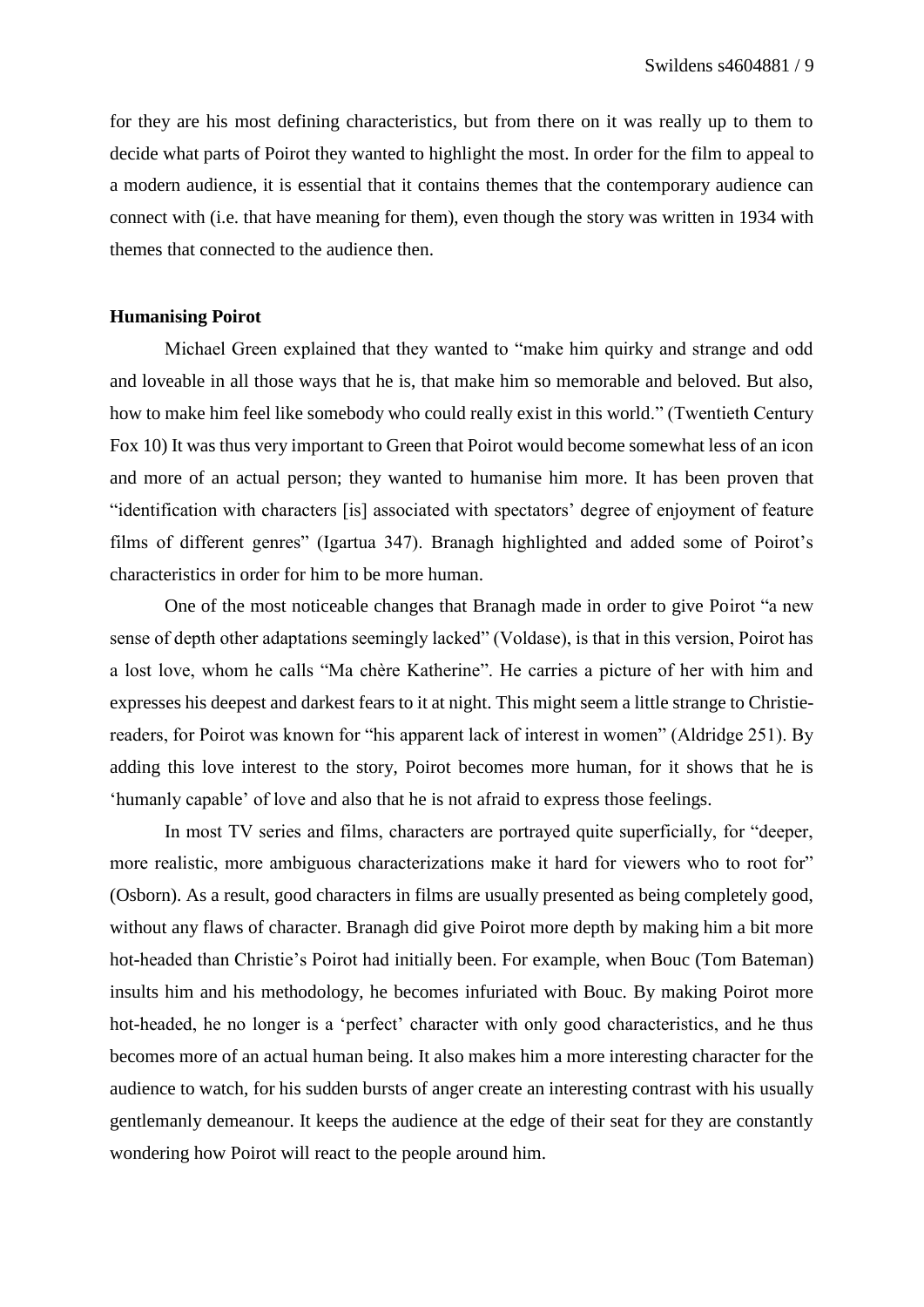Another thing that keeps the audience at the edge of their seats is Poirot's methodology that he uses to solve the case. This is known as his "order and method", in which heightened perceptual ability is an important factor, for it allows him to observe "small and seemingly insignificant details which are overlooked by others" (Kellogg 47). Poirot also explicitly explains this in the film when he says that he "can only see the world as it should be. And when it is not, the imperfection stands out like the nose in the middle of a face". By explaining his method, the audience has a better understanding of Poirot and what makes him tick.

A last detail that Branagh added to the story in order to humanise Poirot more is the inclusion of his character arc. He does not really have a character arc in Christie's novel, in which he acts as a kind of platform on which she builds her stories. He is thus mainly there in her stories in order for her to tell the story and it is not the case that the story is there in order for her to discuss Poirot. Branagh did make the story a bit more about Poirot by giving him a reasonably obvious character arc. At the beginning of the film, he says that "There is right. There is wrong. There is nothing in between." At the end of the film, Poirot discovers that Ratchett's (Johnny Depp) real name is actually 'Cassetti' and that he is a wanted for the murder of the child Daisy Armstrong. He also finds out that all the passengers on the train, except himself and Bouc, are connected to the Armstrong family and that they are all responsible for the murder of Ratchett. Poirot thus has to choose between reporting them to the police or not. He finds this very difficult and says that "There was right. There was wrong. Now there is you.", thereby indicating that he has let go of his strict rules of how things ought to be. This added character arc thus transforms Poirot from being a narrative device to an actual human being who is fascinating to watch.

#### <span id="page-10-0"></span>**Poirot's Characteristics**

The film mostly employs two main techniques to establish Poirot's character, which can be summed up as *exaggeration* and *repetition*. Features of Poirot are often reasonably exaggerated in the film to make sure that the audience does not miss this one particular trait or feature (e.g. his moustache or fastidiousness) as something belonging truly to Poirot – it is not arbitrary that he has it, but it is an actual part of him. Other traits, for example, his fastidiousness or politeness, are repeated numerous times, thus creating the same effect: the audience cannot miss this trait and will attribute it to Poirot's being. The exaggeration can also be repeated to create an even more extreme effect. Another function of the exaggeration is humour. For example, Poirot often asks other characters in the film to straighten their ties just a little bit, because the 'imbalance' of it irritates him. The creators of the film did have to be careful not to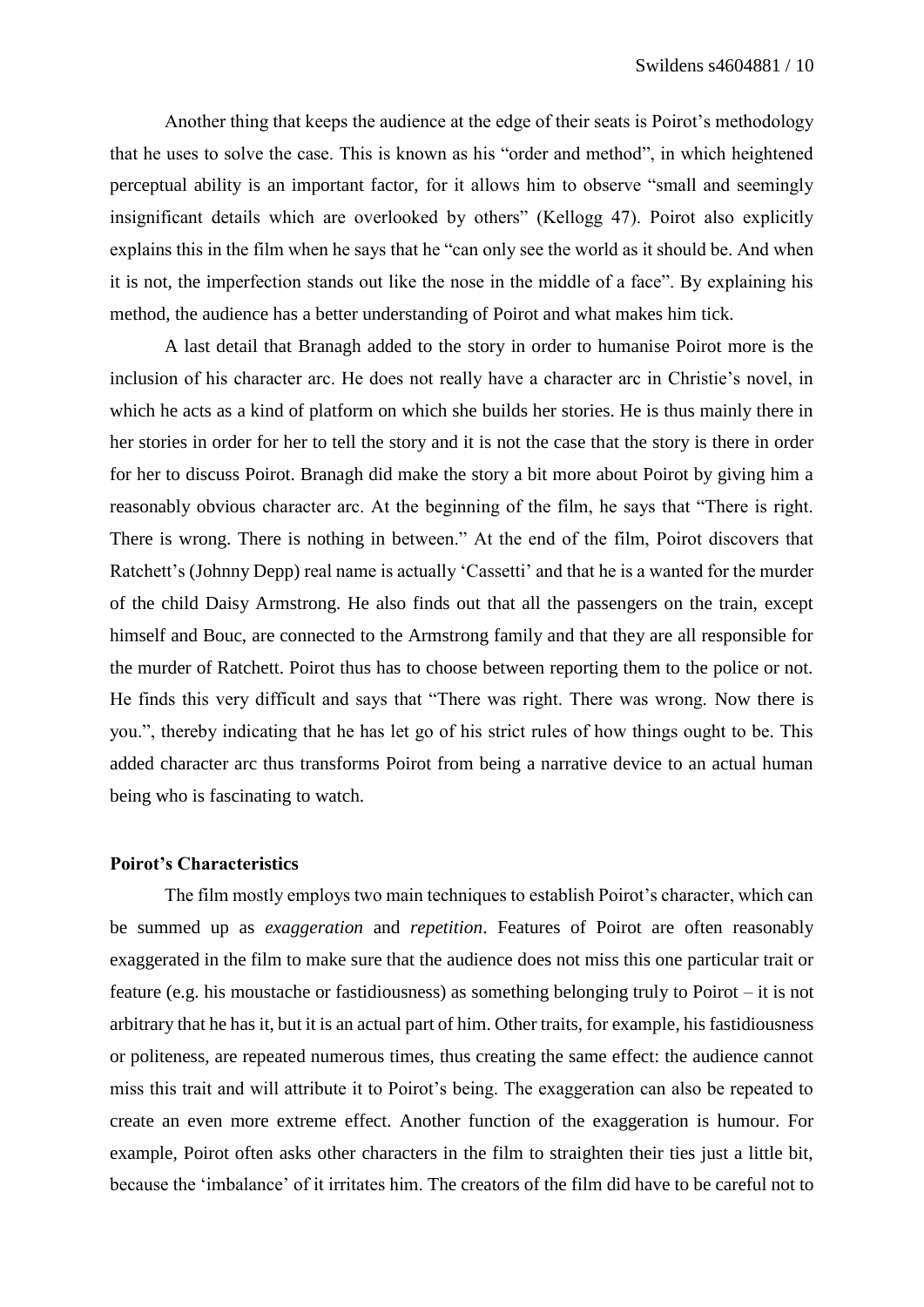exaggerate Poirot's characteristics too much, for if they would take it too far, it might look more like they were ridiculing him. Anthony Horowitz, director of several TV and film adaptations of works by Christie, states that "there's a narrow line between turning him into a cartoon Belgian who can't quite manage the English language, and really remembering that he is a real human being" ("Extras: Let's Talk about Hercule Poirot").

Perhaps Poirot's most distinct feature is his moustache. In Christie's book it is described as being "luxurious, magnificent, immense, and dedicatedly groomed" ("The Creation of Hercule Poirot"). Branagh knew that it was the most important feature of Poirot and that it needed to make a big impression. He gathered all descriptions of his moustache by Christie and began "the nine-month process of research and development for the requisite face furniture that would live up to what Miss Christie described as "the most significant moustaches in all England"." (Twentieth Century Fox 10) Branagh and hair and make-up designer Carol Hemming knew that Christie had meant 'moustaches' in the old sense of the world, but they decided that there should almost be this "double-moustache effect" (Twentieth Century Fox 11). When the audience sees Poirot for the first time in the film, they only see his back and another man grooming his moustache. Thus, there is already more attention to the moustache than to Poirot himself, and when the audience finally sees Poirot's face for the time, they are not disappointed by his moustache. It is an enormous moustache that takes up most of the space on Poirot's face. It is safe to say that exaggeration was used in the process of creating the moustache. The moustache might look a bit silly at the beginning, but it is not distracting throughout the film. The big moustache is also used to create humorous scenes. For example, when Poirot is reading in his bed, he wears a sort of protector over his face that is supposed to keep his moustache in order during the night. The greatness and uniqueness of the moustache are emphasised even more by creating a binary opposition with the moustaches of, for example, Ratchett and MacQueen (Josh Gad) since those are all very small and not prominent at all. Thus, by continually putting so much attention on the moustache, the audience knows that it is Poirot's most important feature. It tells the audience that he is extremely worried about its grooming, which also emphasises his fastidiousness.

Poirot's fastidiousness is another of his most significant characteristics, and it is often used by Green and Branagh to create humorous scenes throughout the film. Christie's characters, and Poirot in particular, are described as "comic in both presentation and conversation" (Bargainnier 11). Green and Branagh really highlighted this comic side of Poirot in the film and used his fastidiousness to do so. Green said that Poirot is "an incredibly fun man to frustrate, because he is so perfect and particular, that when he is off balance, he becomes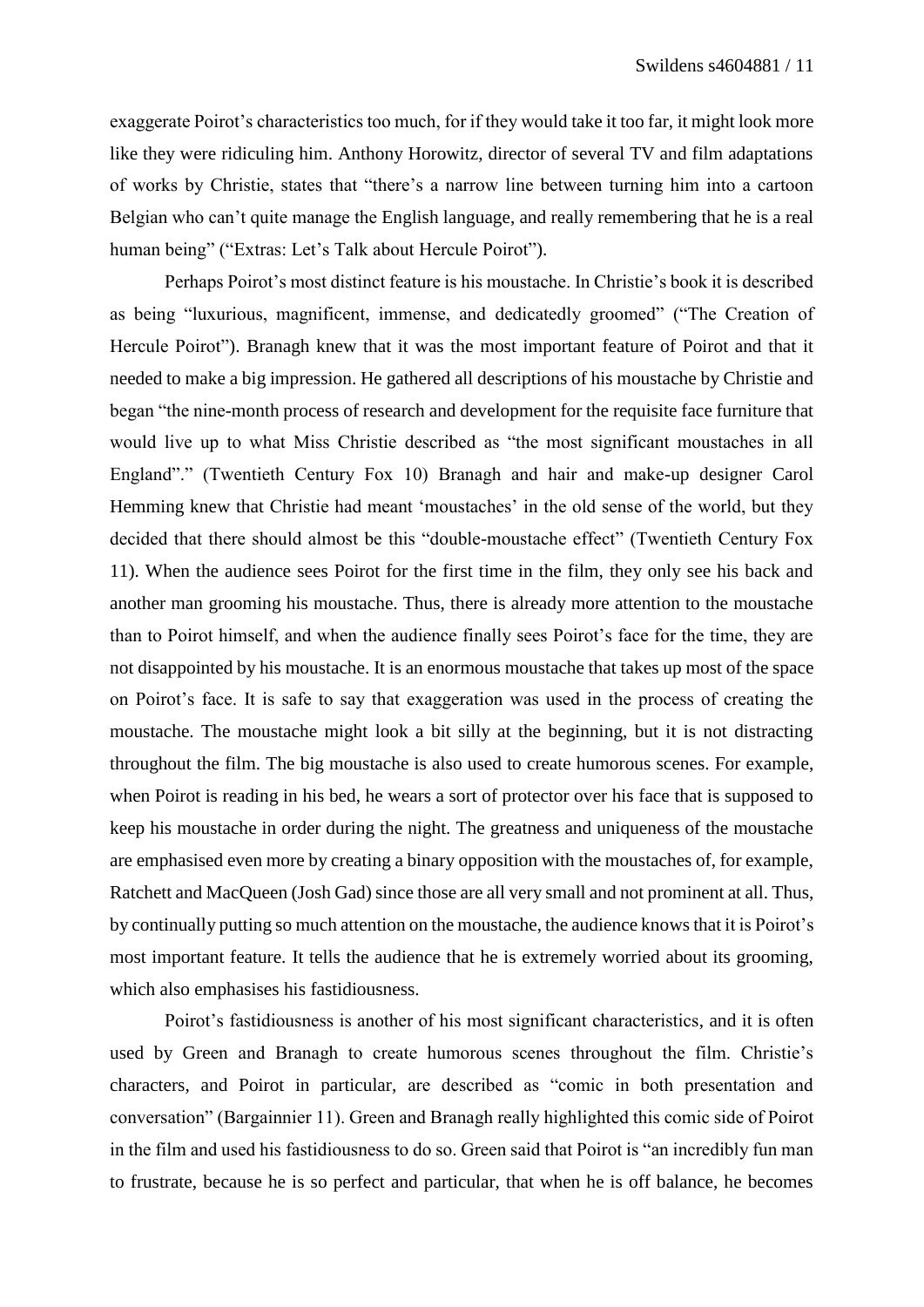incredibly interesting" (Twentieth Century Fox 11). In one of the first scenes in the film, Poirot asks for two eggs of the exact same size for breakfast and even goes to the extent of measuring them with a ruler. He says that he cannot understand why hens lay eggs of different sizes (something that Branagh cleverly took from Christie's *The Disappearance of Mr Davenheim*). By putting this scene at the beginning of the film, the audience immediately understands that Poirot is an extreme perfectionist. This first judgement is only confirmed further in the next scene, in which he steps in a pile of horse droppings with his right shoe. He then places his left shoe in it as well in order to get rid of the "imbalance". These two comic scenes are cleverly placed at the beginning of the film, for they immediately set the tone for the film and let the audience know that this will not be a dark and grim adaptation of Christie's beloved story. Besides the humorous effect, these scenes also exaggerate Poirot's fastidiousness. Christiereaders know that Poirot is extremely fastidious, but some people found that Branagh took it a bit too far, calling Branagh's Poirot a "pernickety Belgian [who is] extremely OCD and in aggressive need of balance" (Truitt). Regardless of whether one thinks that Branagh took it too far or not, it does establish Poirot's fastidiousness very clearly. Branagh incorporates many of these similar kinds of scenes – thus also repeating the exaggeration – to let his audience know that Poirot does not do all these silly things to be funny, but simply because he cannot live with the imbalance of things.

Another technique that Branagh uses to convey Poirot's characteristic to the audience, it the explicitly naming of them. This can be said by another character *about* Poirot. For example, when countess Andrenyi (Lucy Boynton) says: "You are a funny-looking man, Mr Poirot. Are all detectives so funny-looking?" Having another character say something like this is a clever way of confirming the audience's opinion that they might have of Poirot. Likewise, Poirot can also say something about himself. He does this, for example, to inform the audience about his background, when he tries to make a hoke and nobody laughs. He then says: "forgive me I am Belgian". This scene is another of the film's attempt to establish Poirot as a comic character, but it also tells the audience that Poirot is from Belgium, which then accounts for his strong accent. Poirot's friendliness is also established with the use of another character. Bouc is the manager on board the Orient Express and a close friend of Poirot. When he meets Poirot in a kitchen in Istanbul, he explains to a prostitute that Poirot "never judges me for being a terrible person." Bouc's statement thus tells the audience about what kind of a person Poirot is. Bouc also functions as Poirot's right-hand man throughout the film. Bateman explained that Bouc is "supposed to be the same age [as Poirot], French, and [that] they are these two older men talking and laughing about the world" (Twentieth Century Fox 22). Branagh decided to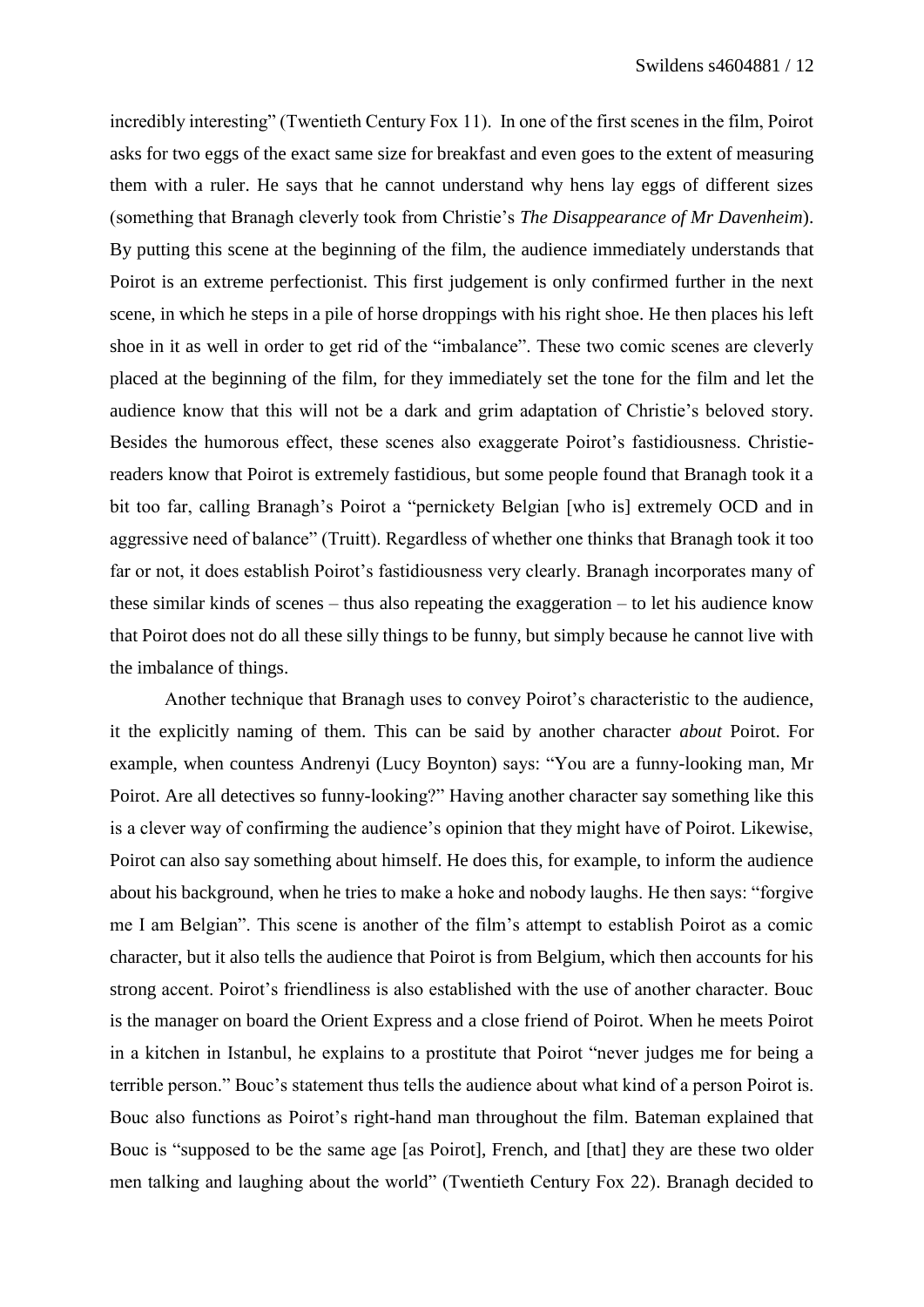change this in order to create an "interesting dynamic where an older Belgian man and a younger Englishman have this sweet fondness for each other" (Twentieth Century Fox 22). By incorporating this close friendship with Bouc and other characters (e.g. Mohammed the baker whom Poirot also meets in Istanbul) Poirot is presented as a much more friendly and likeable character, thereby also humanising him more by giving him actual friendships.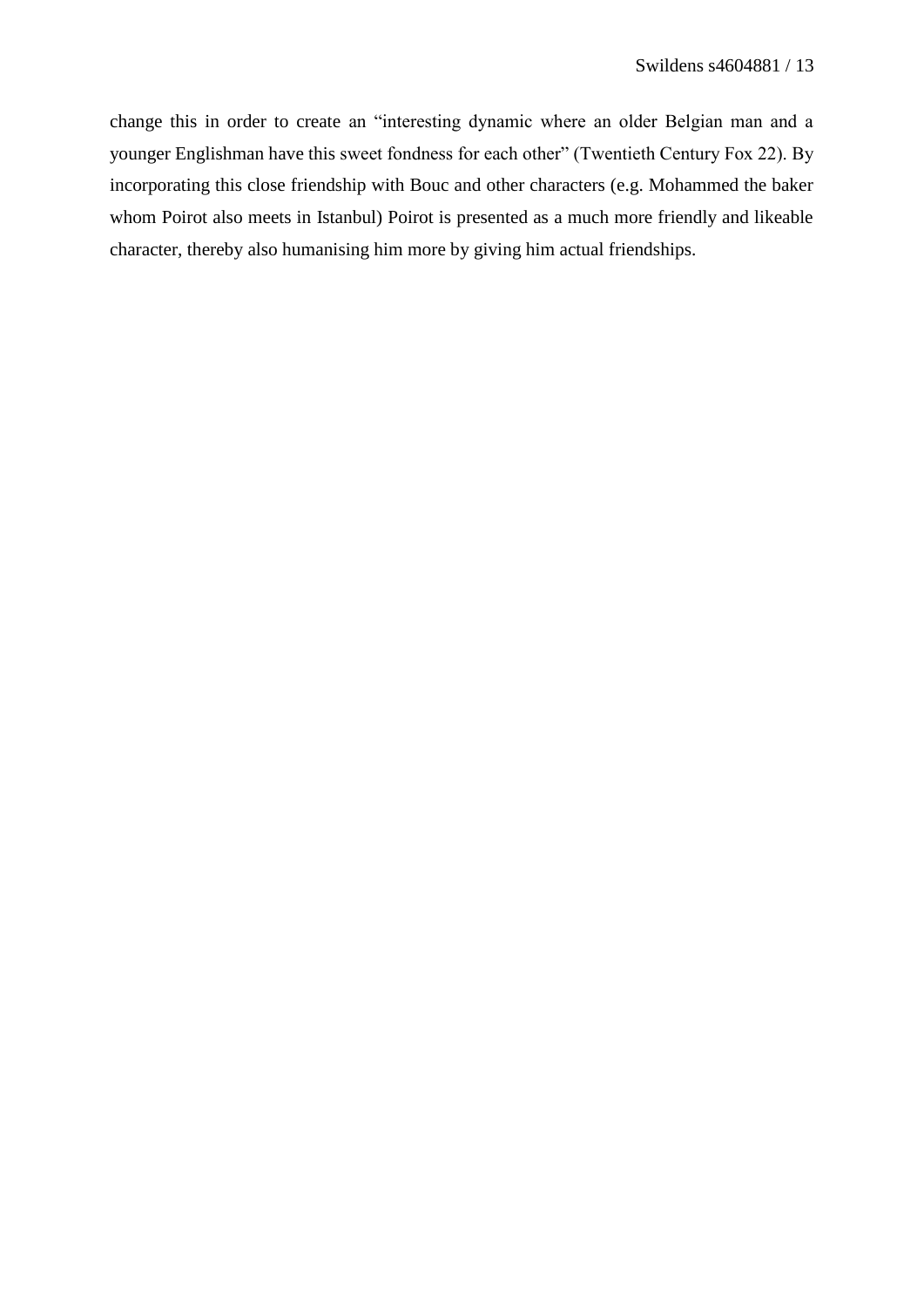#### **Chapter II, Race and Racism**

<span id="page-14-0"></span>The themes of race and racism play an import role in Kenneth Branagh's *Murder on the Orient Express*. He presents racism as something absolutely negative and as something that people should be aware of. This is entirely different from Christie's stories, of which new readers "should be warned of the casual racism of the era" (Cawthorne 1). By highlighting the themes of race and racism in his film, Branagh "brought a new perspective and relevance to Christie's classic novel" (Voldase). Since different generations adjust "the stories of the past to the present time and to its modern needs" (Dean), it could be argued that presentations of race and racism have become more important to the modern society. In order to understand both Christie's and Branagh's motivation for presenting race and racism in the way that they did, the chapter will first compare the ways in which Christie's and Branagh's societies thought about race and racism. The chapter will then analyse and explain the changes that Branagh made to the original story to find out how he tried to raise awareness of race and racism among his audience.

# <span id="page-14-1"></span>**Background**

During the 1930s, the British population was struck by poverty and unemployment due to the effects of the Great Depression ("The Great Depression: 1929-1932"). In these years of hardship, British industrialists and politicians took it upon them to assert a 'Britannic' identity that was shaped by national interests and priorities (Thackeray). As a result, British nationalism became increasingly more important and peaked in the "fascist period of 1930s Europe" (Miles 9). Even though Britain did not have a fascist government, it was influenced by the rise of fascism in Europe. In the run-up to the Second World War, many countries were to some extent characterised by "high levels of public racism and xenophobia" (Mason). Although the situation in Britain was not as extreme as it was in Germany, the Brits did take their time before they started to oppose to the normalised racism in their country. An example of this is the Race Relations Act, which was the first document of legislation in the United Kingdom that addresses the prohibition of racial discrimination and was only signed in 1965 ("Race Relations Act 1965"). Nonetheless, not everyone was racist at the time, and it was due to the humanitarians and the liberals who were among the first to show a greater awareness of the offensiveness of the racism, which made it possible for the Race Relations Act to be drawn up (Barkan 24).

Since Christie's society did not see racism as something negative, it is not surprising to see that Agatha Christie also did not see it as something negative and as a result her stories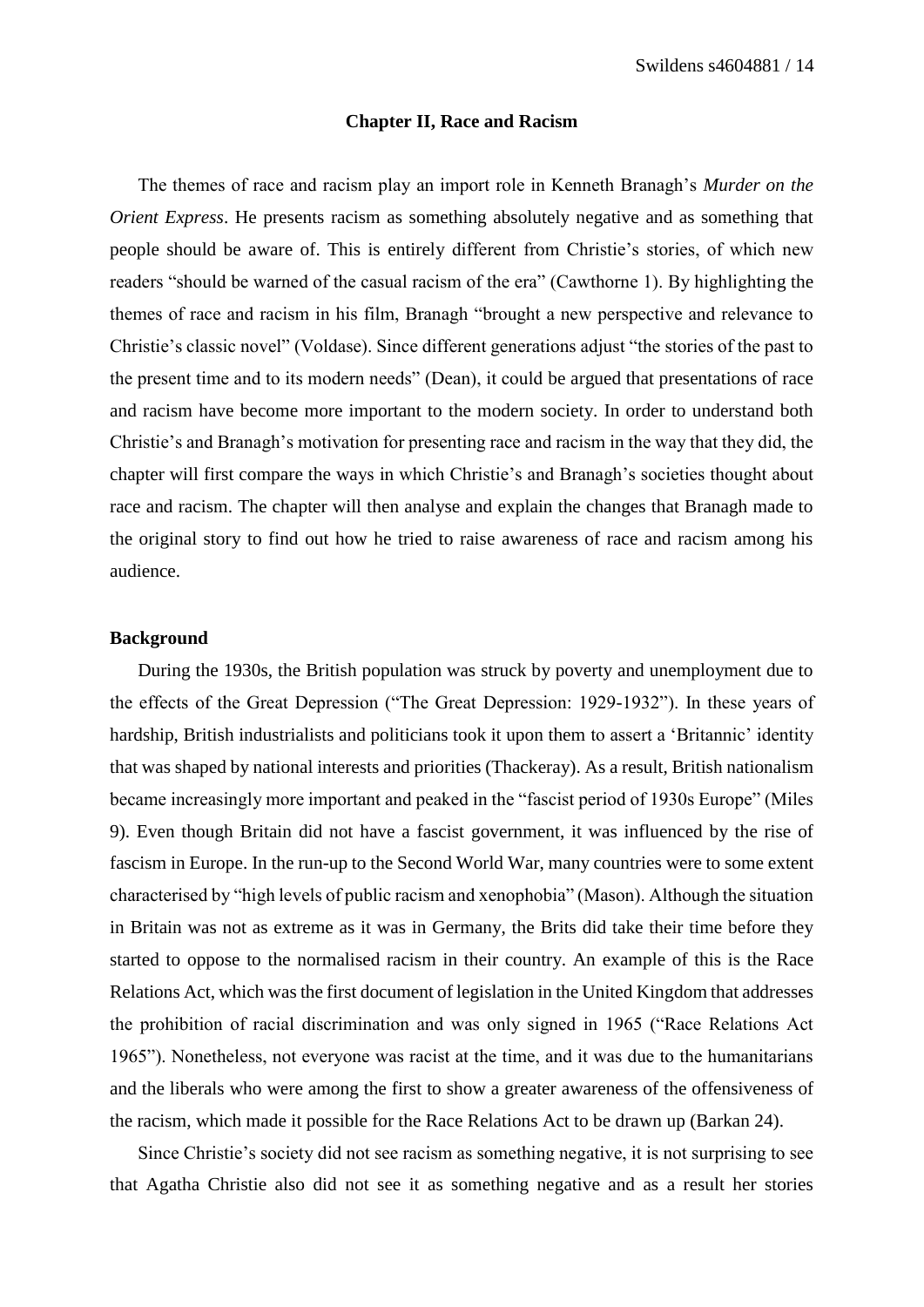sometimes contain a fair amount of racism. Her characters are often xenophobic or stereotypical. For example, she often used a foreign character as a red herring, because she was aware of her audience's negative perspective on foreigners, and thus knew that they would falsely suspect the foreign character in her stories (Aldridge 254). This shows that she knew how to adapt her stories to her audience and the time they were living in to create exciting whodunits, which means that she did not use the racism to insult foreigners, but that it actually served as a sort of technique to mislead her audience. Christie's racism was thus more of "the stupidly unthinking rather than the deliberately vicious kind" (Gill 89). Another example of her unthoughtful use of racism can be found in some of the titles of her stories. The most famous example is *Ten Little Niggers* (1939). This novel tells the story of ten people who are trapped on an island and are murdered one by one. The inspiration for her story was Frank J. Green's nursery rhyme, which he wrote in 1869 and which became a "standard of the blackface minstrel shows in England and America" (Jacobs). The title was changed into *And Then There Were None* (1964) in America and into *Ten Little Indians* (1964) in Britain. These changes in the title show that Christie and her readers were not "deliberately racist", for they did not mind the loss of the offensive word (Aldridge 117). It does show that times were changing in the 1960s and that Christie's stories and her audience changed with it.

When Barack Obama became the first African-American president, he "proved possible what people from minority communities could previously only imagine – never attain – as the barriers of white supremacy were still well intact" (Garcia). This, however, did not mean that the United States was absolved of its racist history (Garcia). Even though the racist history remained, Obama's presidency did encourage minority communities to unite and revolt against the authorities that oppressed them. In the same years of his presidency, the internet and social media became more popular to the extent that they are now "an integral part of our everyday lives" (Wyden). It is thus not surprising to see that the revolting minority communities and other like-minded chose the internet to express their opinions. This lead to the enormous increase of online subcultures, and "youth political subcultures that had created them and emerged out of them" (Nagle 69). In her book *Kill All Normies: Online Culture Wars from 4chan and Tumblr to Trump and the Alt-right*, Angela Nagle calls this new culture "Tumblr-liberalism" (69). She explains that the "Tumblr-liberals" show a great interest in and try to raise awareness of concerns such as mental-ill health, physical disability, race, cultural identity and 'intersectionality'" (69). Intersectionality is what happens when different forms of discrimination (i.e. based on race, sexuality, etc.) combine, overlap, and interest and although the word has been around since the late 1980s, it nowadays seems to be popping up everywhere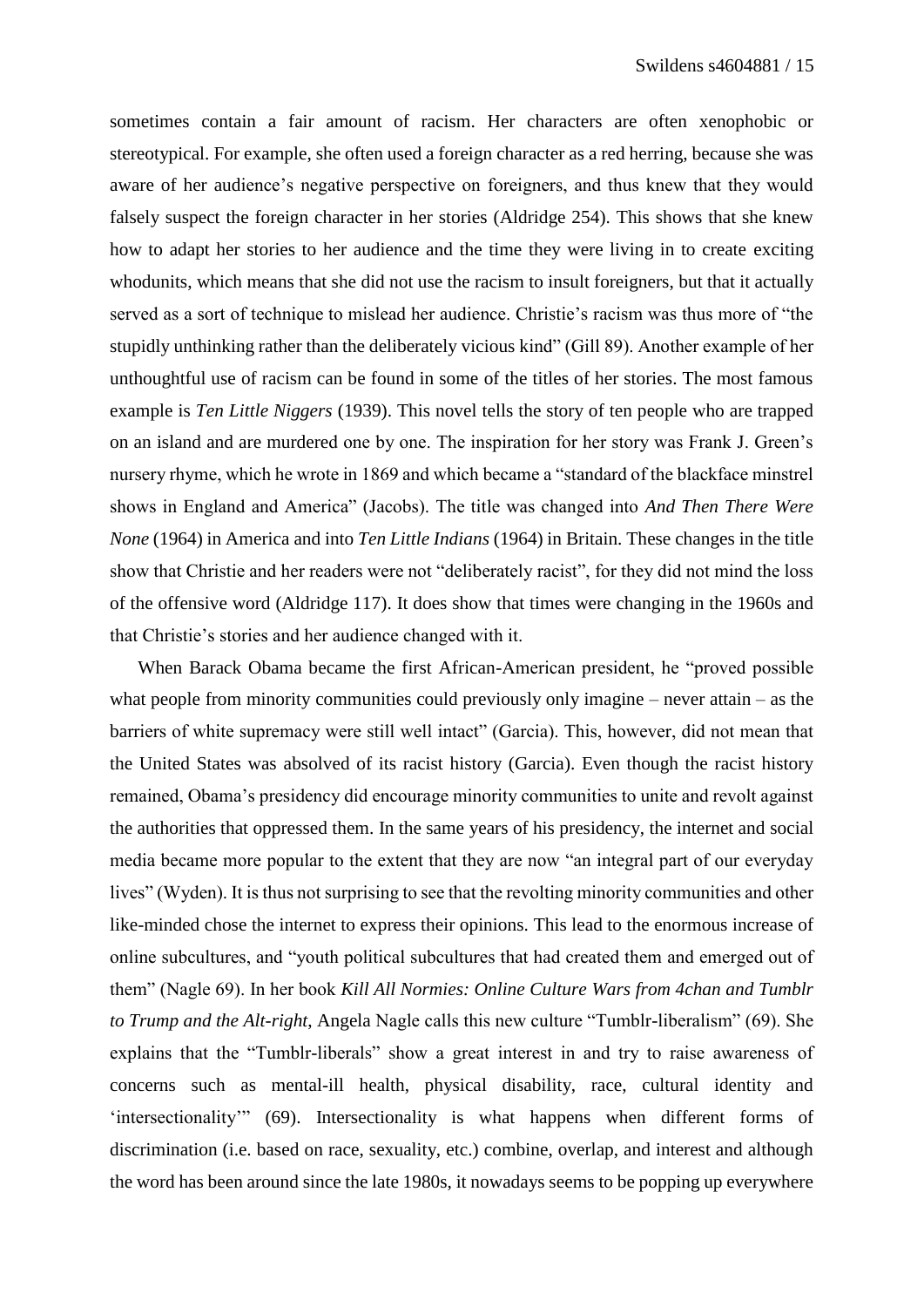("Word We're Watching: Intersectionality"). The fact that this word has become more popular nowadays indicates a concern about discrimination among the people of the contemporary society. This concern has manifested itself in the media. Although there is some progress in the way that ethnic minorities are presented in the media, there is a general feeling that they are not depicted enough or in a stereotypical way (Grant).

Kenneth Branagh modernises Agatha Christie's *Murder on the Orient Express* by giving more attention to the instances of race and racism than she originally did in her novel. Previous adaptations of *Murder on the Orient Express* have often stayed fairly faithful to the (sometimes racist) source text, causing it to be also somewhat racist as an immediate result. It is true that the cast of Branagh's version is also made up of primarily white actors and actresses (though it does have more ethnically different actors than the 1974 version), but the film does address and question the racism that was seen as "part of the story" in Christie's original novel. The film discusses both racism on the basis of nationality and ethnicity in several different ways. It is surprising to see that the film does not only highlight these issues but also criticises them. He thus shows that he is aware of the importance of the themes of race and racism to the modern audience and also that he tries to raise awareness of these themes among the people who do not yet see it as an issue.

# <span id="page-16-0"></span>**Changing the Characters**

In order to highlight and criticise the racism in Christie's novel, Branagh changed the characters of the Cuban Biniamino Marquez (Manuel Garcia-Rulfo) and the British Dr Arbuthnot (Leslie Odom Jr). Marquez was an Italian man called Antonio Foscarelli in Christie's novel, but Branagh decided to change this in order to bring the story "more to this day" ("Tom Bateman & Manuel Garcia Rulfo: Murder on the Orient Express Exclusive Interview"). Branagh could have decided to make this change because his audience might not be aware of the negative attitude towards Italians in the 1930s. This negative attitude towards Italians in the 1920s and 1930s is mainly the result from Italy's leader at the time, Benito Mussolini, to ally with Germany in the Second World War ("The Story of the Italians in Britain WW2"). Branagh's modern audience might not have been aware of this attitude towards Italians in Christie's time, but they probably were aware of the current stereotypes of Latinos. They are often stereotypically portrayed as criminals or gang members in TV series and films (Reny and Manzano 200). Branagh highlights the racism of Christie's characters, for example, when MacQueen asks Poirot if the latter has thought of Marquez as being the potential killer, because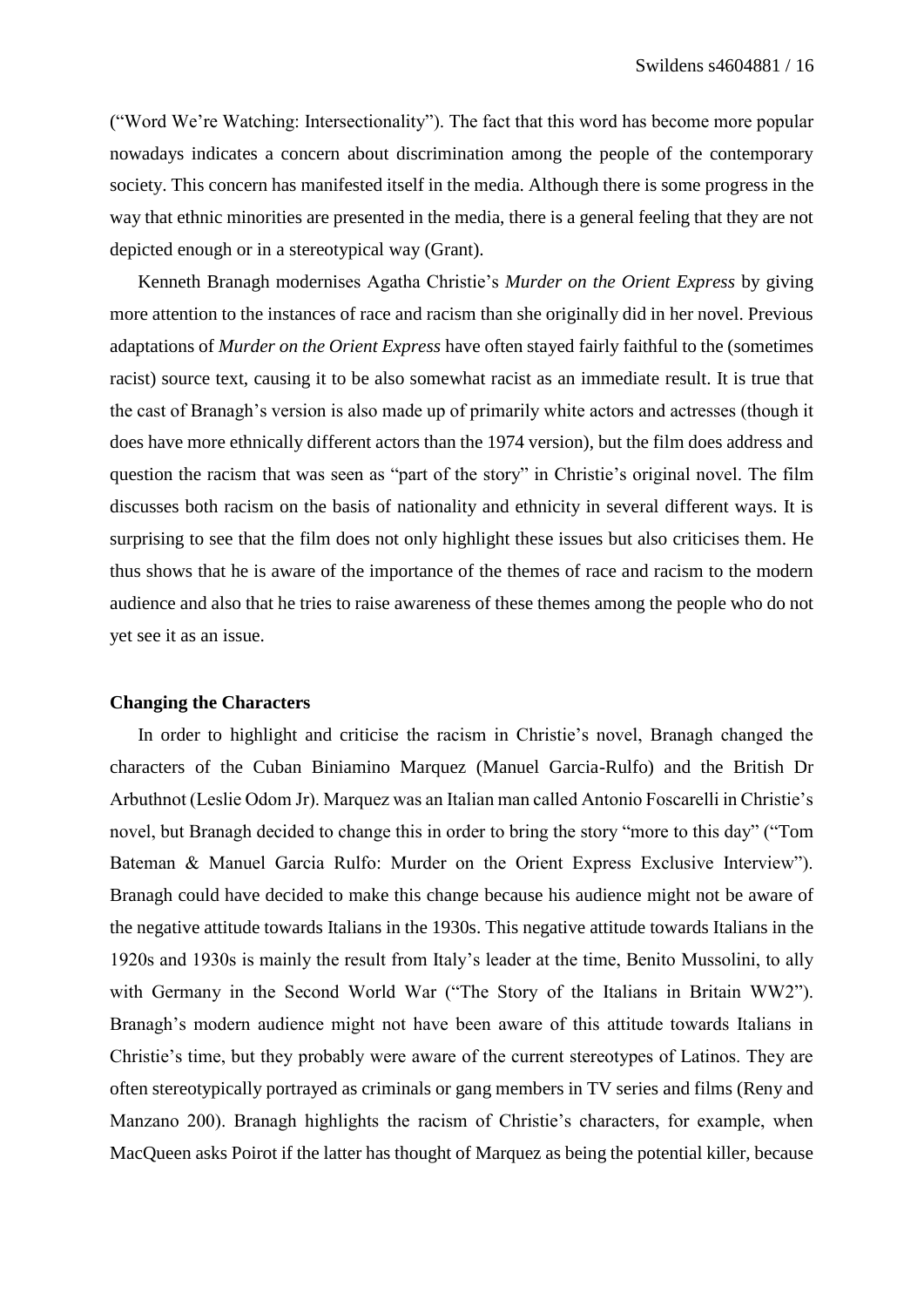Marquez' "kind does not have the same distaste for murder". Branagh criticizes the racism in this scene by having Poirot react disapprovingly to MacQueen's remark.

Branagh also changed the character of Dr Arbuthnot. He is a combination of Christie's Colonel Arbuthnot (a stereotypical white Brit) and Dr Constantine (the white coroner on the train). Branagh creates an interesting character with Dr Arbuthnot and by having a black actor play the part, for it did not happen very often that someone with a darker skin was able to have become a doctor in the 1930s. Branagh also has Poirot explicitly mention this when he says to Arbuthnot that he "must have worked very hard to become a doctor. Not many of your race are allowed the opportunity". Branagh explained that Arbuthnot's "ethnicity at that time is something that the story explores, and Arbuthnot has to display the courage to be different in a difficult situation" (Twentieth Century Fox 21), thus showing that he made this change deliberately. This change also shows how Branagh really tries to make his audience think about what the 1930s were like for ethnic minorities. It is as if he wants the audience to think about whether it would still be strange today to have a "coloured doctor", while at the same time providing a telling impression of what life was like for people of colour in the 1930s. This is something that Branagh did not *need* to include in order to tell the story, but because he does include it, he shows that he is aware of the modern-day society's demand for equal representation of ethnic minorities in the media.

#### <span id="page-17-0"></span>**Stereotypical Characters**

Branagh uses stereotypes to establish his characters in much the same way as Christie did. Christie's use of stereotypes was apparently so excessive that literary critics did not study her work for quite some time because they were unable to find "any literary depth or cultural value in her stable of stereotypical characters" (Lassner 31). Branagh most likely used stereotypes to establish his characters because "in most TV programs and movies, viewers' emotions have to be enlisted very quickly. Starkly contrasting good and bad characters help accomplish this" (Osborn). Branagh goes one step further by combining the stereotypes with binary oppositions to create an even stronger effect.

In *Murder on the Orient Express*, there is a very clear division between the American and the English passengers. The division stressed by the characters who often say things like "Don't forget to say nice things about us Americans" or "The American lady, Mrs Hubbard, …". Branagh also establishes the division with the use of binary oppositions and stereotypes. An example of this can already be found at the beginning of the film when the passengers are boarding the train, and the audience sees a meeting between Edward Masterman (Derek Jacobi)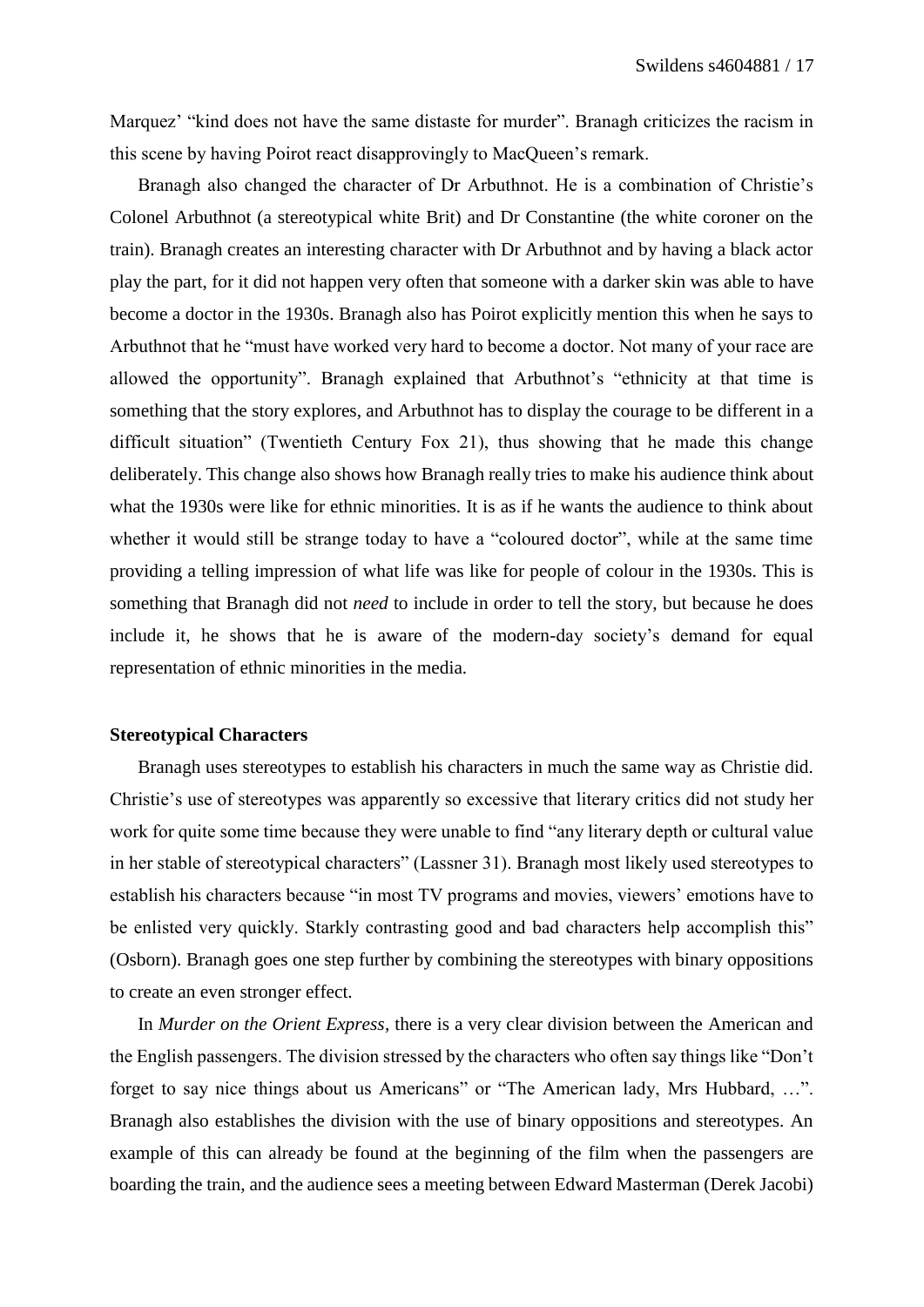and Hector MacQueen. Masterman is a reserved and elderly British gentleman who serves as a sort of butler to Ratchett, whereas MacQueen is Ratchett's big, clumsy, alcoholic, American secretary. In the meeting scene on the platform, their already quite stereotypical characteristics are highlighted even more because they are contrasted to the other person's characteristics, thus because of the binary opposition that is created. For example, because Masterman is calm and reserved, MacQueen's loudness seems even louder. It could be argued, though, that Branagh uses these stereotypes to confront his audience with their views on stereotypes. Aside from using this as a way to establish his characters, Branagh also seems to use these stereotypes to play with the audience's views on stereotypes. For if someone recognises Masterman as being "typically British", that could indicate an unconscious stereotype that he or she might have. Branagh thus follows in Christie's footsteps by playing with the audience's knowledge, in this case of contemporary stereotypes, to recreate Christie's intriguing story.

The stereotypical characters in the film are also used by Branagh to convey the message that racism is something truly awful and that it should be abhorred. An obvious example of this is Mr Ratchett (Johnny Depp). He is presented as the villain of the story, and Johnny Depp described him as "the ultimate borderline personality, disordered gangster, opportunist" ("Murder On The Orient Express (20<sup>th</sup> Century Fox) Johnny Depp"). His highlight unlikeable character is established through the way he treats his personnel and Poirot, but also by his racist attitude. This attitude is established by his racist remarks, for example, when he tells Poirot that he thinks "the Italians" are coming for him because "a guinea's a guinea" (a 'guinea' being a pejorative slang term for Italian-Americans). The audience will most likely take offence at this strong oppression and will start to see Ratchett in a different, more negative, light. This is confirmed by Poirot who also loathes Ratchett and also expresses this by simply telling him "I do not like your face". A clever line that confirms both the audience's hatred for Ratchett while at the same time putting Poirot in a more positive light for he apparently also wants nothing to do with racists. Thus, by giving the villain a racist attitude, Branagh presents racism as something that only belongs to 'bad people' and as something that other people should oppose to.

Another character with racist traits is Professor Hardman (Willem Dafoe). He pretends to be a xenophobic professor of engineering and could best be described as "a man that expresses opinions that are often offensive to some of the other passengers, because he's very aware of place, hierarchy and race" (Twentieth Century Fox 17). One of the very first things he says in the film is that he would like to "not be sat with that man", indicating Dr Arbuthnot, for Hardman proclaims that "like should be seated with like and we are not alike". Mary Debenham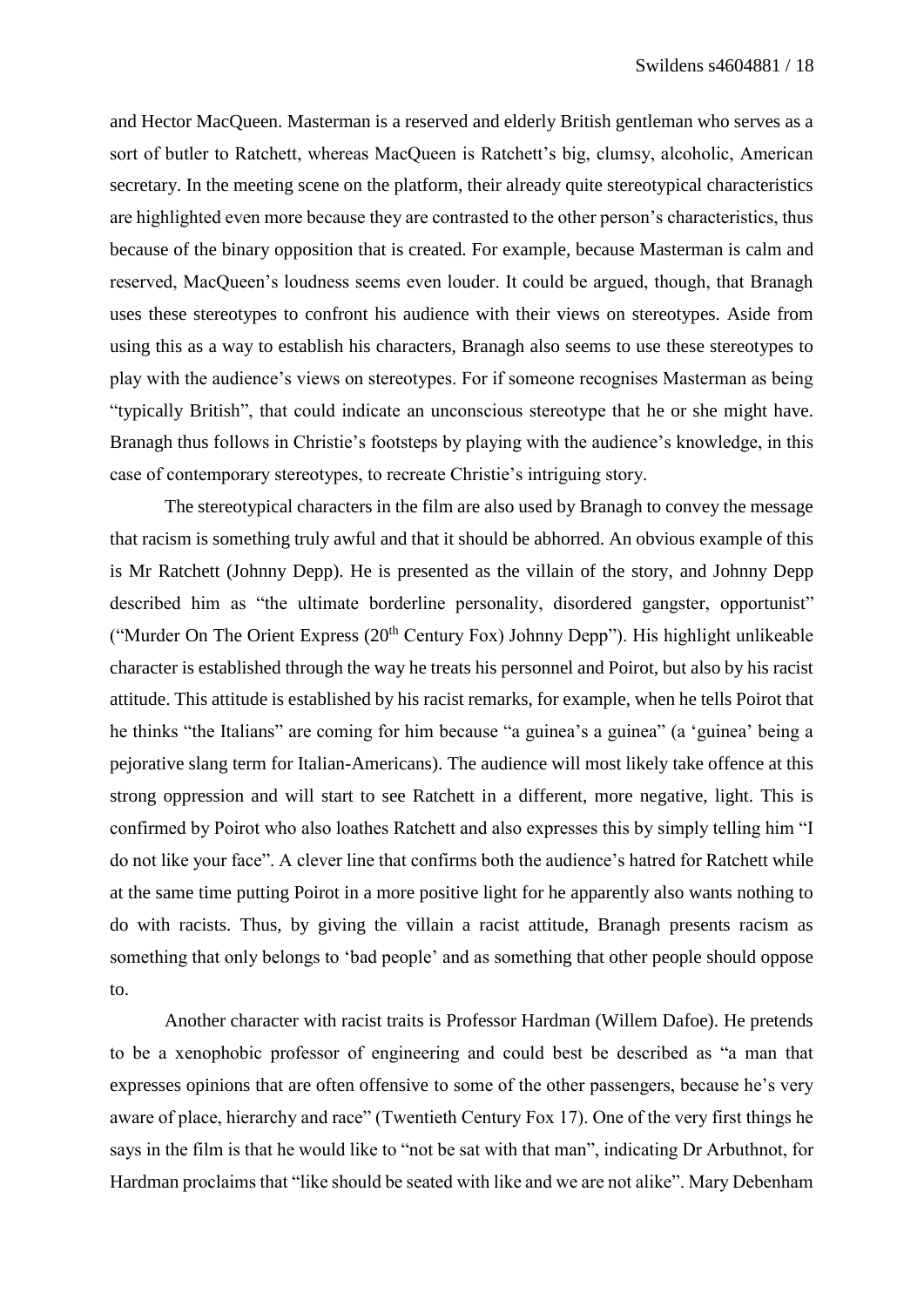(Daisy Ridley) immediately goes against him by saying that "not all of us are so concerned with the separateness of races, professor". Hardman then tells her that he prefers to keep them separate out of respect for both races. For "if you were to mix your red wine with the white, you were to ruin them both". Debenham reacts to this by pouring her red wine into her white wine, taking a sip, and saying "I like a good rosé" before she walks away and leaves Hardman baffled. In this scene, a binary opposition is created between Hardman and Debenham, for Hardman's racist attitude is starkly contrasted with Debenham's anti-racist attitude. This scene puts Debenham in a good light, for she stood up against Hardman and she showed that she shares Poirot's anti-racist attitude. Anti-racism is thus presented as a good thing, for Branagh attributes it to the 'good guys' of his film. This scene also makes Hardman look a lot more suspicious, for Ratchett was also quite racist, and he was eventually guilty of kidnapping and murdering a child. In this sense, Branagh uses Christie's techniques of making characters more or less likeable in order to play with the audience's expectations of whom might be Ratchett's murderer.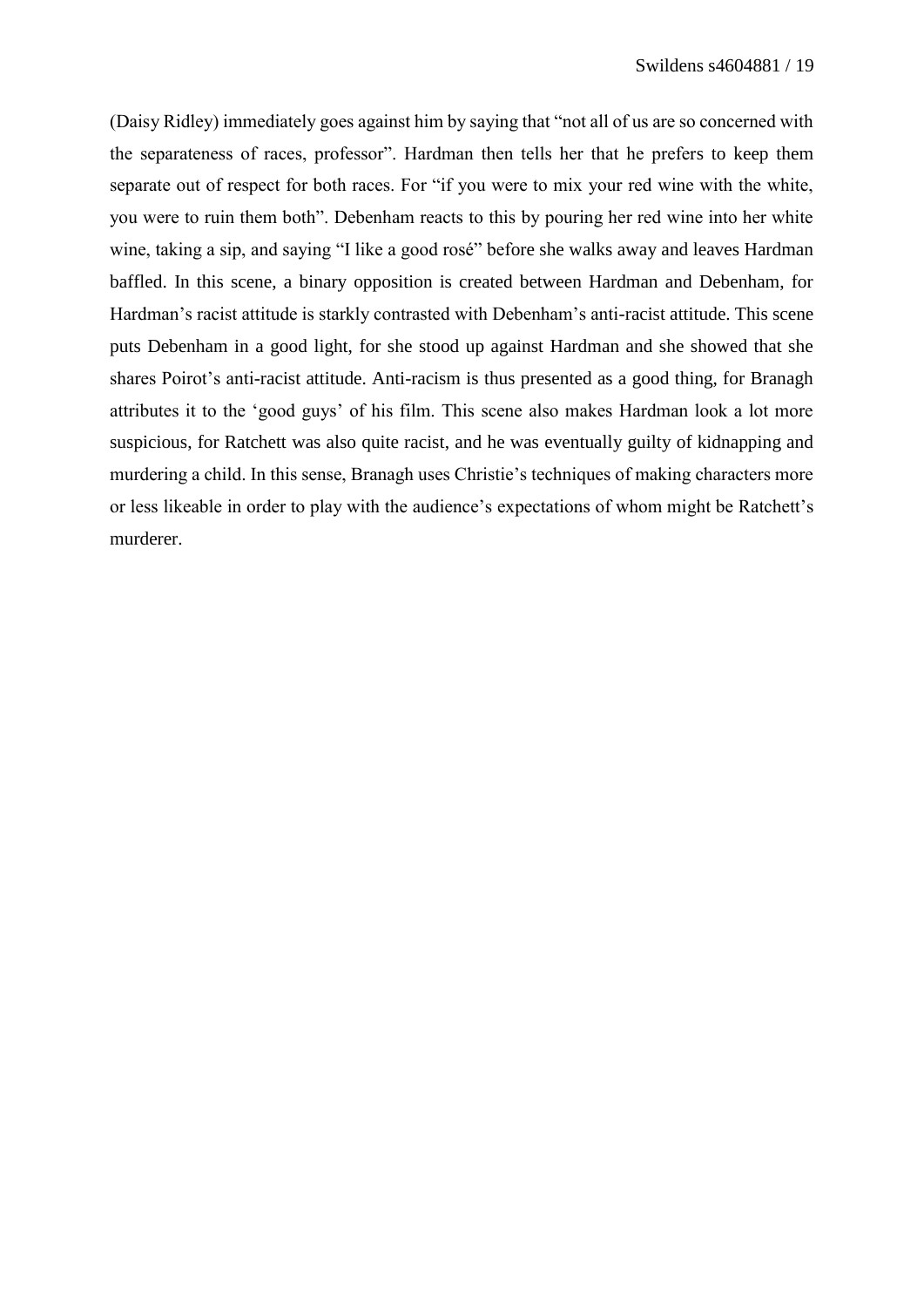#### **Chapter III, Increasing the Level of Action**

<span id="page-20-0"></span>Action films have gained a great deal of popularity over the past few years. Whereas they only made up just 4% of the top films in the 1930s, they now encompass over 24% of the films thus far in the 2010s (Kopf). There has been speculation as to what could explain this considerable rise in popularity of the genre. Some suggest that action films "translate better to a global audience" (Kopf), which would explain why new films try to include at least a bit of action to ensure that the film is viewed and liked by a broader audience. When looking at Kenneth Branagh's *Murder on the Orient Express*, it can be concluded that Branagh tried to follow this trend of putting more action in the film, especially when it is compared to its source, Christie's novel from 1934, and other Christie adaptations. It is true that "violence is the foundation of many films, TV movies, and action series" (Osborn), for the simple reason that without a murder, it would be quite difficult to write a story about a detective who solves a murder case. There are, however, also moments of action in the film (e.g. the occasional appearance of guns, fistfights and a chasing scene) that could make the audience wonder whether those moments were truly necessary for the plot of the film, or whether they were simply there to boost the film's level of action to appeal to a more modern audience.

To find out if there is another reason behind these moments of action, this chapter will firstly have a brief look at media violence, with the use of Barbara's Osborn "violence formula", to gain a better understanding of how Branagh might have used that for his film. Subsequently, the chapter will look at the use of action/violence<sup>\*</sup> in the original text by Christie and in other Christie adaptations, to see whether Branagh did something surprisingly new, or whether he followed the examples given by Christie and the film/series-makers before him. After these two sections, the chapter will discuss a few scenes of the film in which Branagh increased the level of violence and argue that he did that he did so for several reasons.

# <span id="page-20-1"></span>**Media Violence**

**.** 

Author Barbara Osborn explains that "there is a basic formula to the portrayal of violence in TV, movies and videos", which helps the audience understand why violent moments are included in TV, films and videos. She argues that there are three "basics" to the formula, meaning three ways of how violence is used. These basics are violence drives the storyline,

There are different terms to talk about action and violence in films, such as "media aggression" and "media violence", and even though there is a subtle distinction (Kirsh 10), this thesis will use the term "media violence" for convenience sake.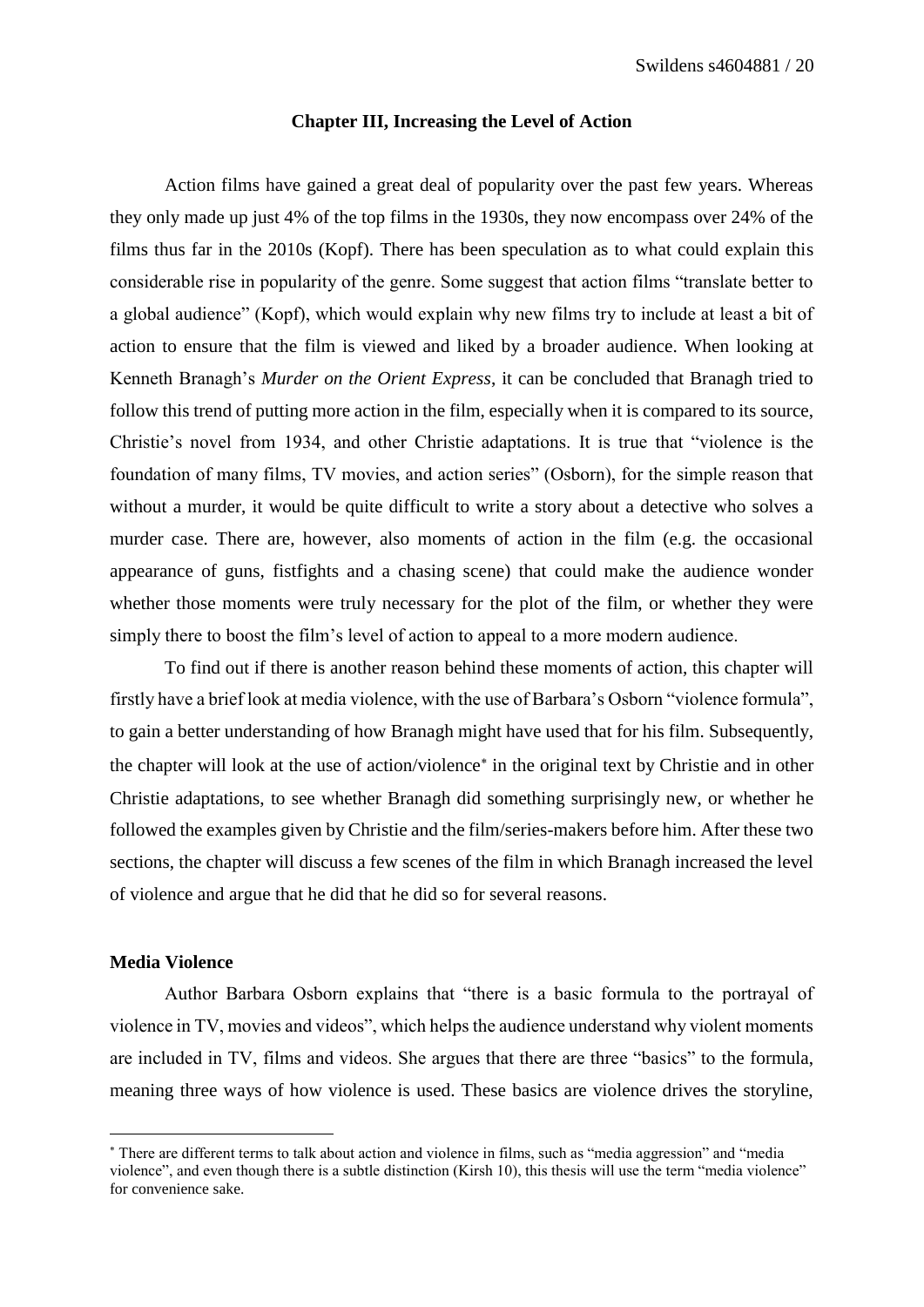violence has no consequences, and a world of good and bad. The last basic explains how violence is used by evil characters to make them appear even worse, whereas good characters are considered to be even better because they have a distaste for violence unless it is their last resort. The first basic of violence drives the storyline is employed the most in the story of Branagh's film. For example, because Cassetti/Ratchett kidnapped and murdered Daisy Armstrong, her family and friends have decided that they are going to kill him, which is why they are all on the Orient Express. Subsequently, because the passengers kill Ratchett, Poirot needs to find the murderer, which creates the story of *Murder on the Orient Express*.

#### <span id="page-21-0"></span>**Violence in Christie's Work and Christie Adaptations**

Agatha Christie did not only write detective stories about murder. For example, her stories about detective Parker Pyne usually do not contain murder, and Pyne mostly helps his clients to find happiness again. However, "as with the majority of the Golden Age detective fiction, the crime involved in most of Agatha Christie's detective fiction is that of murder" (Makinen 135). Apparently, the audience was most interested in the detective stories that revolved around a murder case. Nonetheless, these murders do seem to be the only violent element in most of Christie's stories. They also do not happen "on stage", "there is no description of graphic death scenes" (Hastings) in Christie's novels. The majority of her characters are also not very violent (except for the killer that is). Her stories follow the tradition of detective fiction which is "ultra-Aristotelian in placing action above character, it consists not of characters who determine the action, but action which determines the characters" (Bargainnier 38). As a result, Christie's characters are often not portrayed with a lot of depth to them, for they only exist in order for the story to be able to continue. Her characters usually do not have negative traits (unless they are the villain in her story), or if they do, then they are used to make them more suspicious, simply because such details are not necessary for the storyline.

Something that could also explain why earlier adaptations of Christie did not contain as much violence as modern adaptations is the fact that for decades people have been afraid that media violence had a bad influence on the viewers, and especially on youth (Kirsh 9). For example, the 1974 version of *Murder on the Orient Express* by Sidney Lumet barely contains any violent scenes and was called a "light-hearted approach" (Voldase) to Christie's novel. Nowadays, some studies claim that "media violence does not affect youth" (Kirsh 15). This could have contributed to the increase of action films over the last couple of years. With this increase of media violence, it has also become more "normal" to see violence in the media, to the extent that people might not even see it as something special anymore.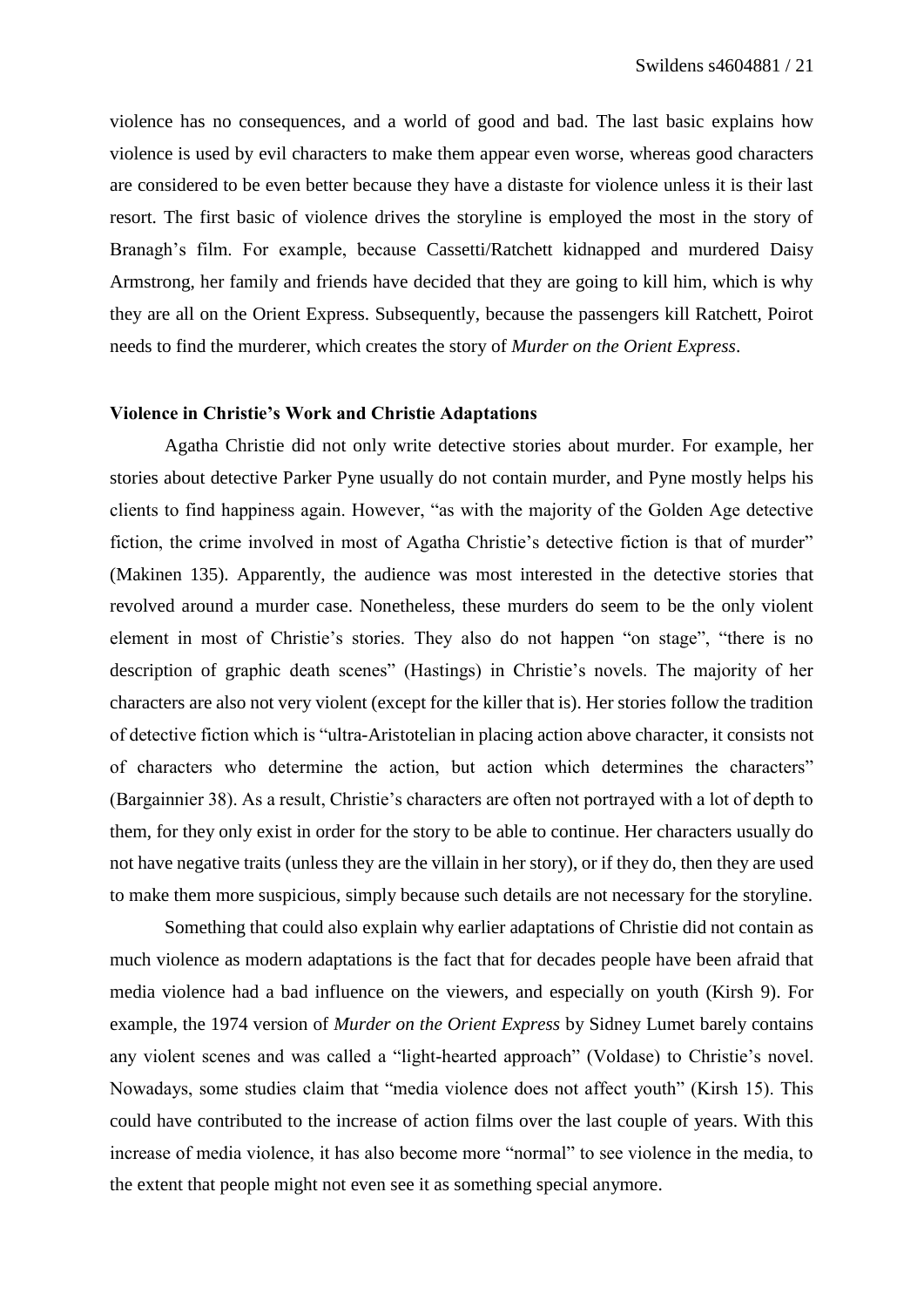Audiences were shocked when this 'update of violence' was applied to Christie's *And Then There Were None* in the BBC's TV mini-series from 2015. They were surprised by the "controversial new adaptation featuring drugs, gruesome violence and the F-word" (Hastings). Hastings explains that even though the basic plot is the same as in Christie's novel, graphic and explicit details have been added "to appeal to younger audiences". Even though audiences were shocked, the majority did seem to have enjoyed this newer kind of version of Christie's story, since the three episodes scored an average of 8.5 on IMDB ("And Then There Were None: Episode List"). This could explain why Branagh and screenwriter Michael Green decided to "enhance the ideas of the book, whilst still honouring them" (Twentieth Century Fox 27) in the 2017 film version of *Murder on the Orient Express*. The "enhancing of the ideas of the books" may have resulted in the enlargement of the violent scenes in the film, in much the same way as had been done with the BBC mini-series. As a result, Branagh's version "was presented in a much more contemporary and dramatic fashion [as he] incorporated a dramatic score, dark character beats and a variety of action sequences" (Voldase).

## <span id="page-22-0"></span>**Updating the 2017 Version**

Branagh's version of *Murder on The Orient Express* does stick to the basic plot of Christie's story, but he includes more violent scenes, probably because "producers believe that they have to include extraordinary violence in order to keep viewers interested" (Osborn). This would have been considerably more difficult if Branagh had decided to solely use the material that Christie provided. The very first obstacle would have been Poirot's age. Even though this is not often explicitly stated in Christie's novels, Poirot must have been in his mid-seventies when he boarded the Orient Express ("Poirot's Age"). Branagh would have been limited in his use of action scenes if Poirot was "too old" for certain action scenes. It does look like Branagh wanted to include the fact that Poirot was actually an older man by making his hair and moustache completely grey and by including Poirot's characteristic cane. He is, however, not portrayed as being held back by his age. Branagh explained that he wanted to give Poirot "a touch more brawn and agility" (Twentieth Century Fox 12). By making him agiler, Branagh was able to include all kinds of action scenes in the film, that would have been more entertaining to watch for a modern audience than scenes where he just sits back and thinks might have been. This change in his character was not loved by everyone, maybe because it was so different from previous incarnations of Poirot. Canadian author and political commentator Mark Steyn comments that Poirot "walks along the roof of the train, for no particular reason except to raise the possibility that he's about to go full Tom Cruise in *Mission: Impossible*" (Steyn). There are,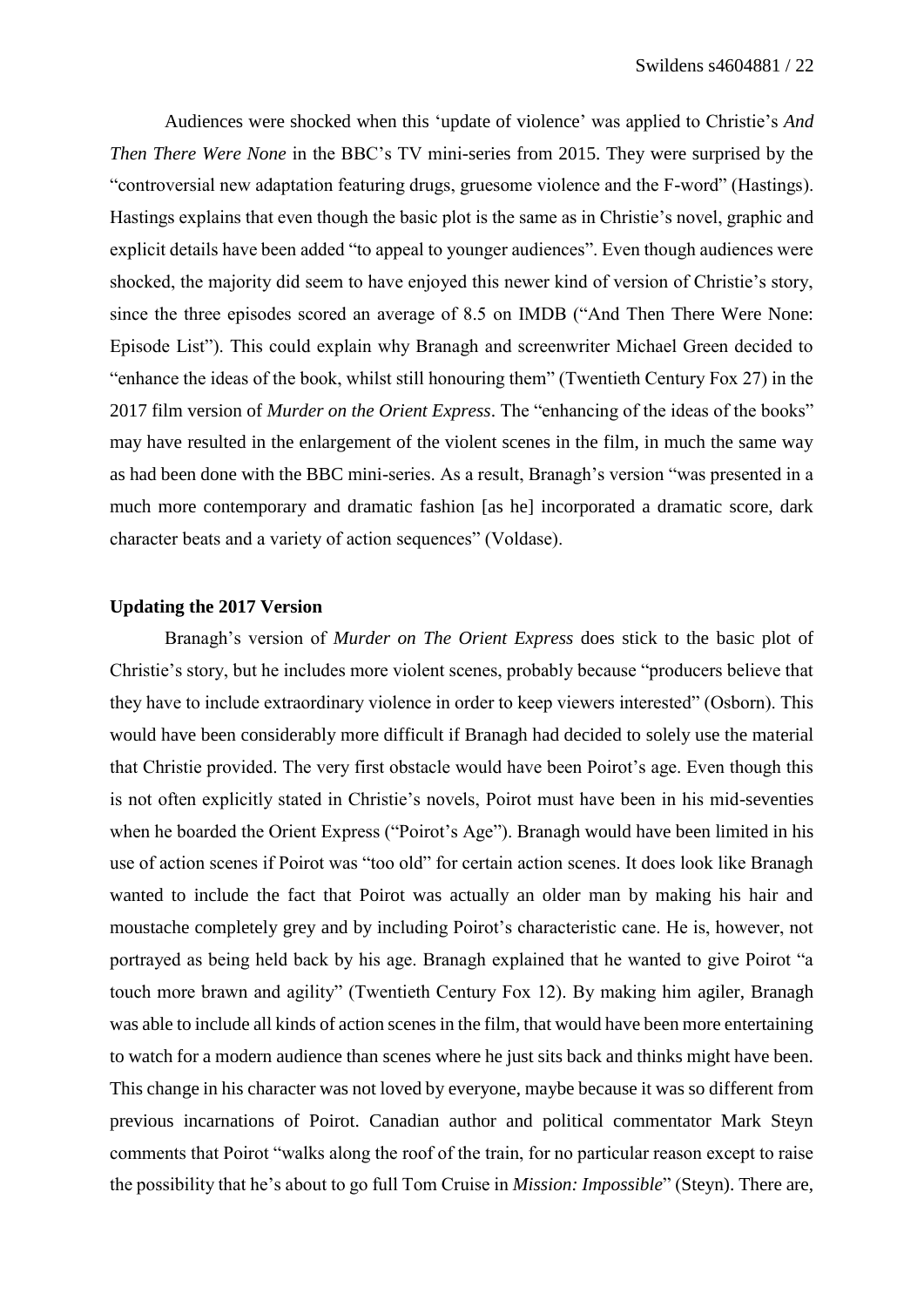however, other reasons for why Branagh incorporated the action scenes other than to appeal to the modern audience.

The violence begins quite early in the film, in a scene in which count Andrenyi (Sergei Polunin) is seen waiting at a bar. When someone takes a picture of him, he starts a fistfight with the photographer. The sudden burst of chaos is ended when countess Andrenyi walks towards the count. Violence is used for several different purposes in this scene. Firstly, the tone of the film is set by putting this scene fairly at the beginning of the film. People whom might have thought that the film was not going to contain a lot of action because its source does not, will probably be surprised by the sudden outburst of violence that Branagh added. Secondly, the scene helps to establish the count' and countess' characters. The count is a hot-headed character with violence in his character that "makes him very distinct" (Twentieth Century Fox 18). Lastly, this scene also helps to establish the relationship between the count and the countess. For some reason still unknown to the audience at that point, the countess has a calming effect on the count, and he desperately wants to keep her out of harm's way. He thus uses violence to protect her. Branagh thus incorporates violence in his film by attributing it as a character trait to the count.

Branagh incorporated quite a few scenes in the film in which a gun is shown, while they do not appear in Christie's original text at all. Someone's aggression is increased by merely seeing a gun (Carlson et al. 632), so it could be the case that Branagh included the appearances of the guns in order to stimulate those emotions. The appearances, however, also have other functions. Professor Gerard Hardman holds a gun when he comes to rescue Poirot from an attack by the count. He then confesses that he is not a professor, but an undercover Pinkerton detective who was hired by Ratchett as a bodyguard. Poirot knows that he is lying, for he recognises the gun as a Colt Police Positive made for the police in 1927, thereby uncovering Hardman as a former policeman. The gun thus serves as a clue in this scene. The scene also shows off Poirot's genius and observability, for he recognised the gun and could then deduct that Hardman was lying, thereby making Hardman more suspicious.

Near the end of the film, another gun is shown. In this scene, Poirot accuses Debenham of the murder, and when she does not deny this, it looks like the killer has been found. When Poirot stands up to leave he is shot in his arm by Dr Arbuthnot, who is one of the first who actually *uses* the gun in the film. Interestingly, Poirot does not get shot at all in Christie's book, making it look like Branagh only added this scene to make the film more dramatic. This scene emphasises the relationship between Debenham and Arbuthnot, for Arbuthnot claims that he alone is the one who killed Ratchett, thereby wanting to rid Debenham of all blame. The gun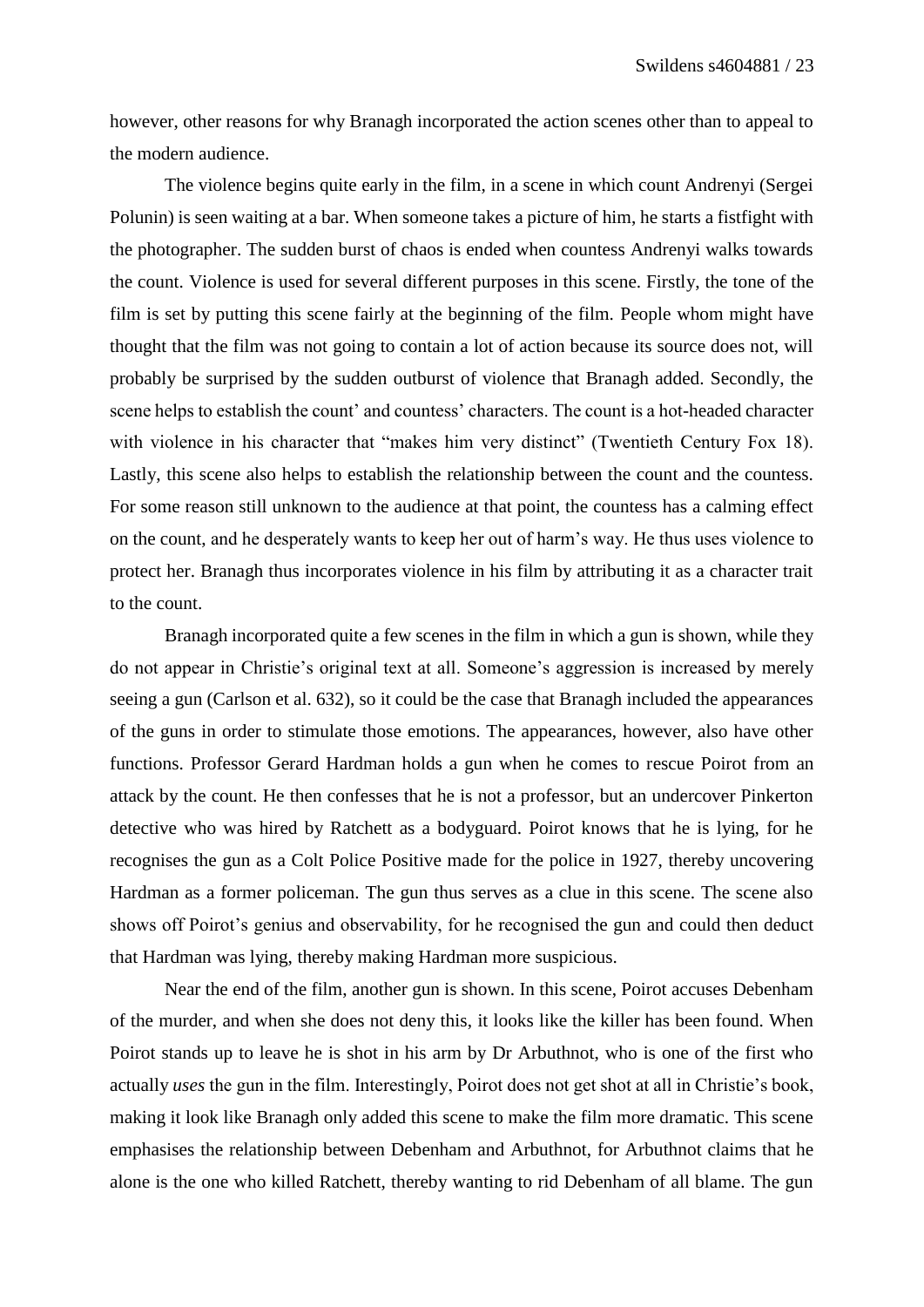thus helps to establish Dr Arbuthnot's character, for it shows the audience what he is willing to do to protect Debenham.

Branagh also decided to make Christie's famous ending a bit more violent in his film. Viewers who know the story from Christie's book might be surprised most by the ending, for it has a remarkable twist to it. In the book and the 1974 version, the story ends with Poirot having solved the mystery and then simply letting the passengers on the train go free. Branagh decided to change this ending by having Poirot walk towards the passengers with a gun in his hand. Bouc stands behind the passengers, also with a gun in his hand, giving the impression that there is no escape for the killer, whomever it might be. Branagh's Poirot explains to the passengers that he has found out that they were all responsible for Ratchett's murder, but unlike Christie's Poirot, the Poirot in the film cannot simply let the passengers go. He thus puts the gun on the table and asks the passengers to shoot him, for he cannot live, knowing that these people murdered someone and were not punished for it. The gun is thus used here to show how extreme Poirot's need for everything to be balanced and right is. Branagh explained that "the change was absolutely the only way a contemporary audience would accept a story like this today" (Inverse). He could probably imagine that it would be difficult for his audience to accept a story about an extremely fastidiousness detective who just walks away from a group of killers without giving it a second thought.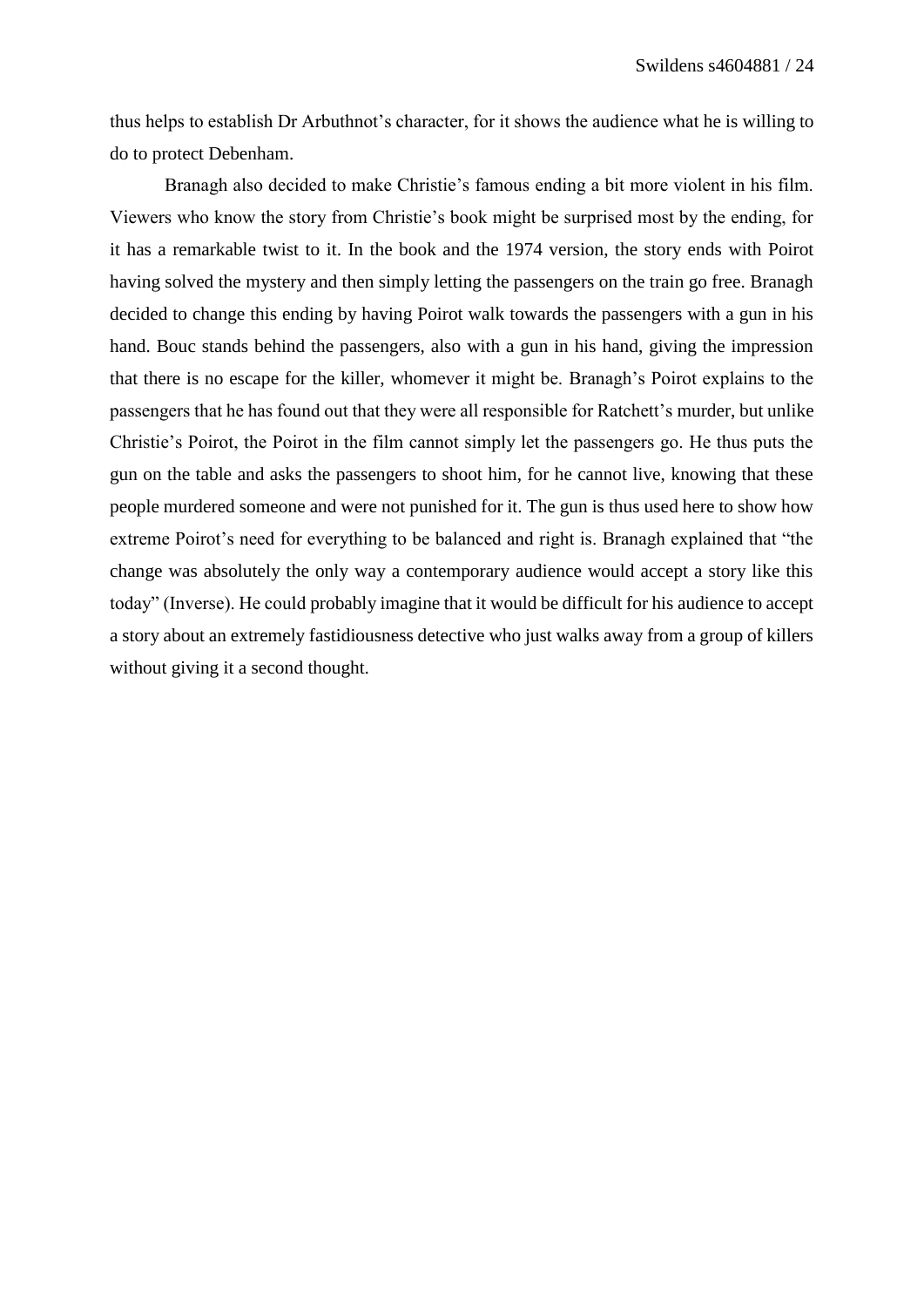#### **Conclusion**

<span id="page-25-0"></span>By using the theory from the field of adaptation studies, this thesis has attempted to find out how Branagh adapted Christie's *Murder on the Orient Express* for a modern audience.

Although Christie's famous story has been adapted numerous times and in different forms as well, Branagh decided to make another film about it, thereby giving the audience another interpretation of the story. Merely the fact that the story has been adapted numerous times already shows that the same story can be retold as many times as one wants, for with every adaptation different aspects can be highlighted or changed. Since Christie and her story are so famous, Branagh's film was immediately the subject to intense scrutiny by Christie's fans. Branagh did want to make the story fit for the modern audience, which made it inevitable that he had to make some changes to the original story, thereby possibly risking the discontent of Christie's fans. In the end, Branagh managed to create a film that was both close to Christie's original and one that highlighted utterly different aspects of that story than had been done before in previous adaptations.

As is the case with any (Christie) adaptation, *Murder on the Orient Express* soon became part of the debate about fidelity. It is undesirable to take fidelity as the criterium to measure a film's value, but in this case, it is also impossible to exclude fidelity from the discussion entirely. Fidelity is necessary in this specific case, for if Branagh's film deviates from Christie's original story at a certain point, it becomes clear that this is a point in which Branagh felt the need to change something. Looking at fidelity thus makes it possible to analyse the changes that Branagh made, thereby opening the discussion as to why he decided to make those changes. Fidelity should thus not be used to judge the film's value but as a tool for looking at the film's updates and why Branagh decided to make these updates.

Branagh has managed to create a story about a group of people in the 1930s and their morals and values that also fits within the cultural context of his own time. He decided to take Christie's stories and highlight the points which he thought would connect with his modern audience. To do so, he also criticised some points of Christie's society and how these points are reflected in her book. In this way, *Murder on the Orient Express* could be adapted every once in a while, for people's morals and values are constantly, though slowly, changing. It is thus entirely possible that other generations will highlight completely different facets of the story.

Other film adaptations featuring a well-known character will be familiar with the troubles of how to portray a character that is very well-defined in the many stories that are written about him or her. Poirot is an example of such a character and Branagh had to be very careful to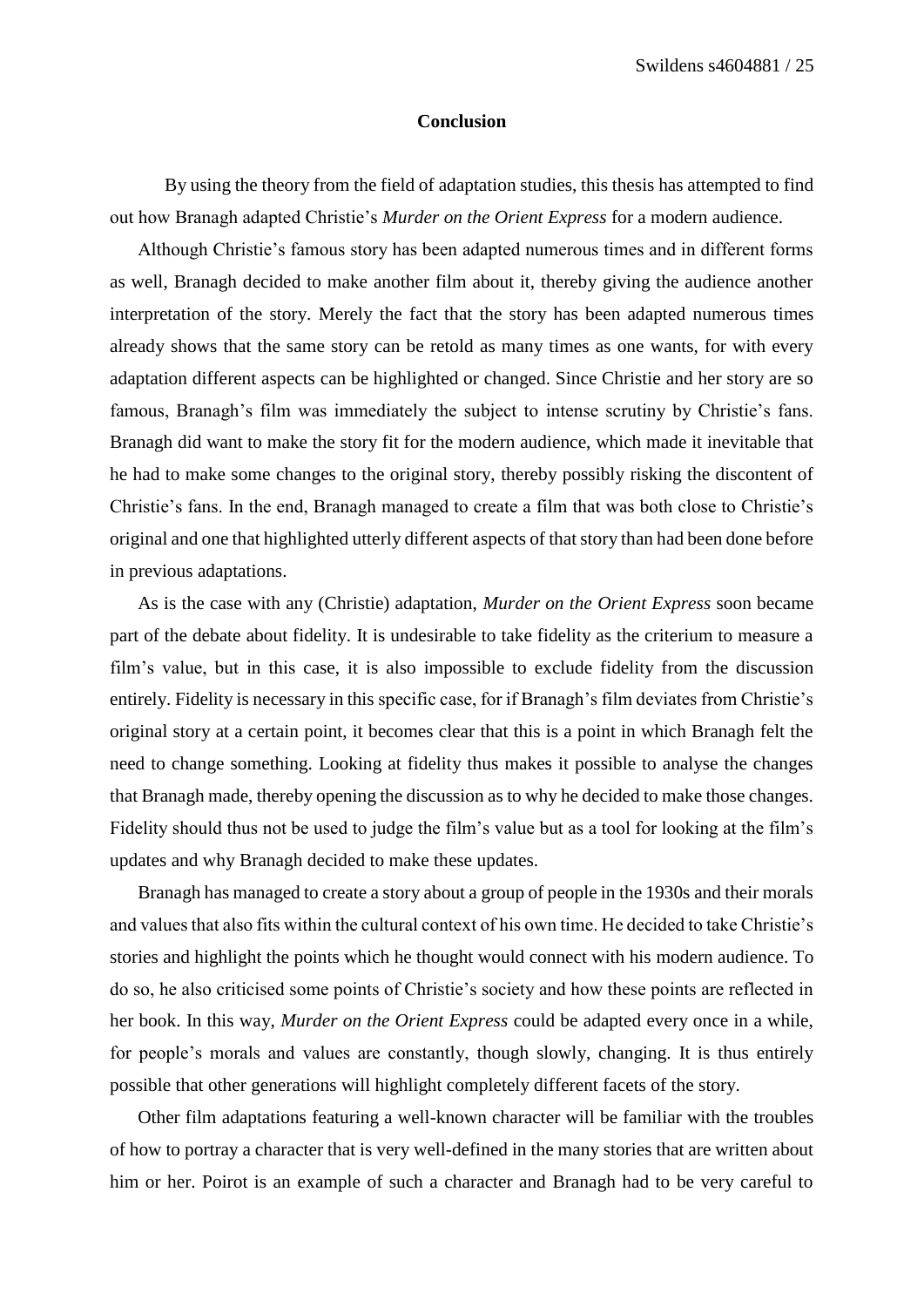establish his character, which could explain why he decided to portray Poirot himself. In a time in which films and series with remarkable protagonists (e.g. Sherlock in the BBC's series *Sherlock* or Dr Shaun Murphy from ABC's *The Good Doctor*) have become relatively popular, Poirot had to stand out of the crowd. In order to do this, Branagh decided to present Poirot more as a realistic character and by emphasising his humorous character. He thus presented Poirot as someone whom the audience would love to know in real life and of whom the audience would want to see more, thereby creating the opportunity for Branagh to make more films which features Poirot as the protagonist.

Branagh criticises Christie's use of racism in her book by making it more explicit in his film and by subsequently decrying it. Whereas racism was seen as normal in Christie's era, Branagh opposes it, thereby showing that he is aware of the modern audience's mindset in which racism in any form is finally being recognised as something that should be abhorred. For a long time, racism was not given that much attention in films and series, but it looks like Branagh's film is among the few films that have started to show a greater awareness of the sometimesunconscious racism in the media. Racism incorporated in the film in several ways, but the most noticeable one is the racism in some of the characters. Branagh emphasises racism's negativity by attributing it as a character trait to the villains of the story. He thus does not merely highlight the racism, but genuinely wants to convince his audience that they too should abhor the racism in his characters and racism in general as well.

*Murder on the Orient Express* also fits in with the modern trend of action movies. The film's use of violence is highlighted even more when the film is compared to its original text or the 1974 film version, thus showing again how fidelity should not be renounced altogether. The action and violence in the film are sometimes essential, for they form the basis of the storyline. Branagh, however, did add other moments of action and violence which may not have been completely necessary. He did manage to work the more violent moments in his story in such a way that they do not seem completely pointless, but in a way that it looks like they have a function that drives the storyline. Branagh thus shows that he is willing to listen to his audience's demands, while at the same time remaining respectful to the original story by not bluntly adding the violence to the story.

Whereas much of the debate of the film has been about whether it is a faithful adaptation of Christie's story or not, very few sources treat the film in its own right. Since Branagh's film was only released in November 2017, it has not been discussed yet by many academic texts, making this thesis one of the first that does discuss it. This thesis is part of adaptation studies' debate on how (Christie's) stories are updated for the silver screen. Though unintentionally,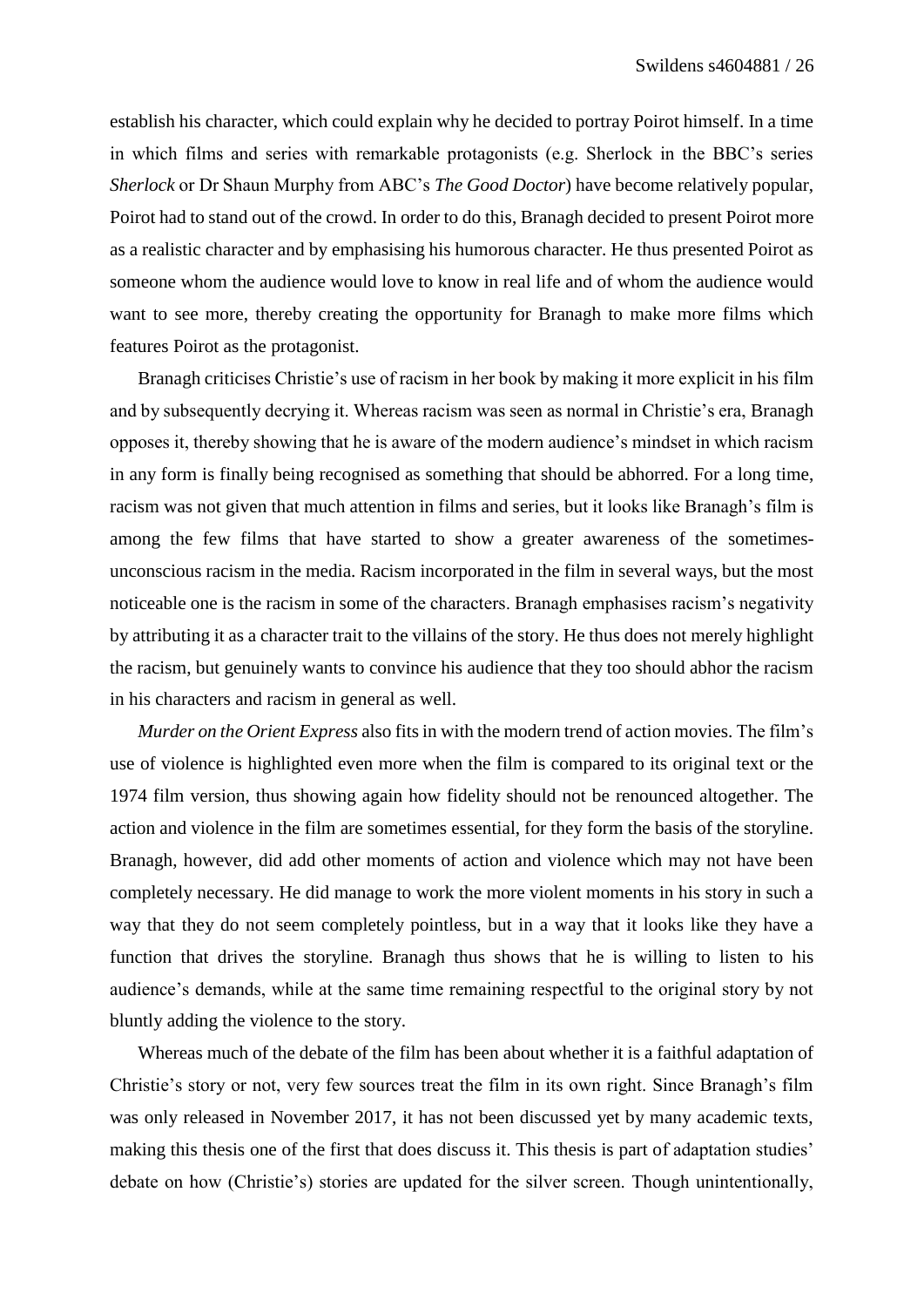this thesis has also looked at the techniques that can be used by directors to establish characters in films. In the end, the fidelity criticism did not limit the thesis, for it recognised that it could also be used for the benefit of the research. The thesis thus also argues that fidelity should not be used to measure a film's worth but as a tool for finding the differences between the original text and its adaptation. Further research could include other Christie adaptations and studies of the time in which they were made in order to see whether they also contain changes from the original text that could be explained in the light of their contemporaneous culture.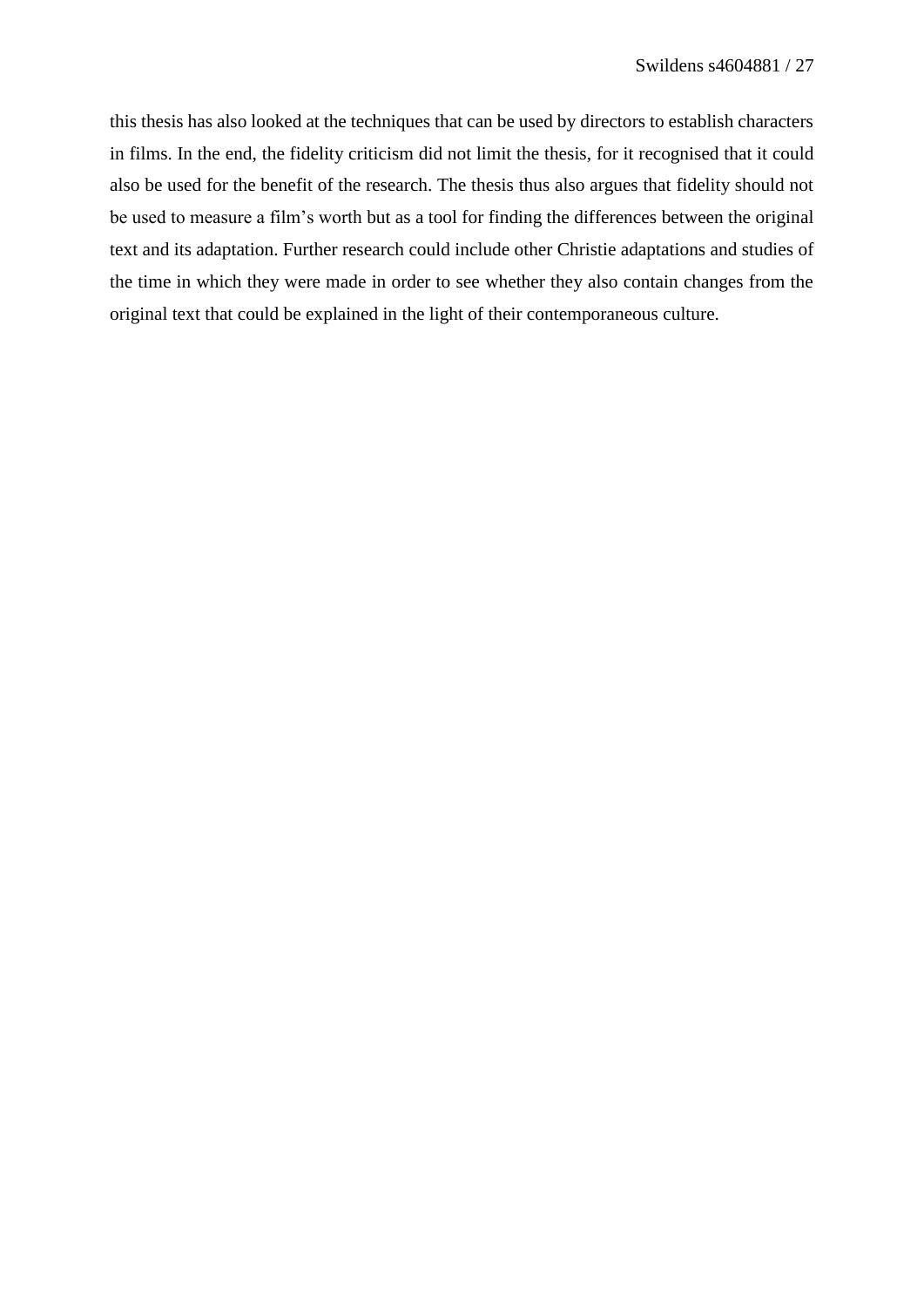#### **Works Cited**

<span id="page-28-0"></span>Albrecht-Crane, Christa and Dennis Cutchins. "Introduction: New Beginnings for Adaptation Studies." *Adaptation Studies: New Theories*, edited by Christa Albrecht-Crane and Dennis Cutchins, Madison: Fareligh Dickson University Press, 2010, pp. 11-22.

Aldridge, Mark. *Agatha Christie on Screen*. London: Palgrave Macmillan, 2016. Print.

"And Then There Were None: Episode List." *IMDB*, n.d.,

www.imdb.com/title/tt3581932/episodes?ref\_=tt\_ov\_epl. Accessed 2 June 2018.

Bargainnier, Earl. *The Gentle Art of Murder: The Detective Fiction of Agatha Christie*. Wisconsin: Popular Press, 1980. Print.

Barkan, Elazar. *The Retreat of Scientific Racism: Changing Concepts of Race in Britain and the United States Between the World Wars*. Cambridge University Press, 1992. Print.

Branagh, Kenneth, director. *Murder on the Orient Express*. Twentieth Century Fox, 2017.

Carlson, Michael, et al. "Effects of Situational Aggression Cues: A Quantitative Review." *Journal of Personality and Social Psychology*, vol. 58, no. 4, 1990, pp. 622-633.

Cawthorne, Nigel. *A Brief Guide to Agatha Christie*. London: Hachette, 2014. Print.

Dean, John. "Adapting History and Literature into Movies." *American Studies Journal*, no. 53, 2009, www.asjournal.org/53-2009/adapting-history-and-literature-into-movies/. Accessed 10 June 2018.

"Extras: Let's Talk about Hercule Poirot." Murder on the Orient Express, produced by Kenneth Branagh and Ridley Scott, Twentieth Century Fox, 2017. DVD.

Garcia, Feliks. "Electing Barack Obama, the First Black President, Did Not Absolve the US of Its Racist History." *Independent*, 17 Jan. 2017, www.independent.co.uk/voices/barackobama-first-black-president-us-racism-white-supremacy-donald-trumpa7532206.html. Accessed 2 June 2018.

Gill, Gillian. *Agatha Christie: The Woman and Her Mysteries*. New York: Free Press, 1991. Print.

- Grady, Constance. "What Makes Murder on the Orient Express's Iconic Ending Work So Well." *Vox*, 22 Nov. 2017, www.vox.com/culture/2017/11/22/16671198/murder-on-theorient-express-ending-spoilers. Accessed 9 June 2018.
- Grant, Parthenia. "Cultural Racism in Hollywood and the Media." *Doctor Parthenia*, 25 Apr. 2018, doctorparthenia.com/cultural-racism-in-hollywood-and-the-media/. Accessed 9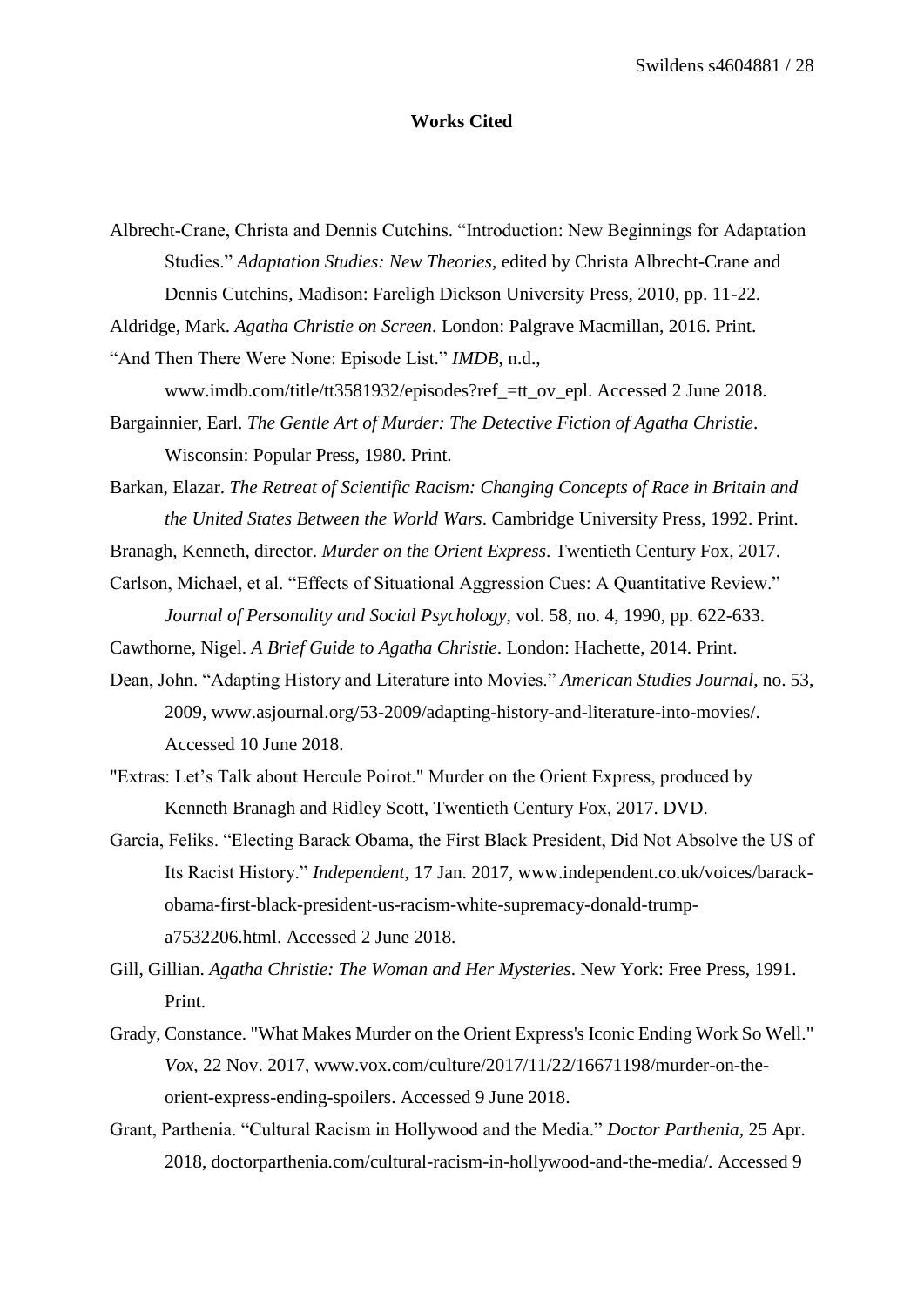June 2018.

Hastings, Chris. "What HAS the BBC Done to Agatha Christie? Christmas Viewers Will Be Stunned by Controversial New Adaptation Featuring Drugs, Gruesome Violence and the F-word." *The Daily Mail*, 12 Dec. 2015, www.dailymail.co.uk/tvshowbiz/article-3357749/What-BBC-Agatha-Christie.html. Accessed 28 May 2018.

"Hercule Poirot." *The Home of Agatha Christie*, n.d.,

www.agathachristie.com/characters/hercule-poirot. Accessed 9 June 2018.

- Hutcheon, Linda and Siobhan O'Flynn. *A Theory of Adaptation*. New York: Routledge, 2013. Print.
- Igartua, Juan-José. "Identification with Characters and Narrative Persuasion through Fictional Feature Films." *The European Journal of Communication Research*, vol. 35, no. 4, 2010, pp. 347-373.
- Jacobs, Alex. "Ten Little Indians: A Genocidal Nursery Rhyme." *Indian Country Today*, 12 Sept. 2017, newsmaven.io/indiancountrytoday/archive/ten-little-indians-a-genocidalnursery-rhyme-zdEJZ1XzDE-uez7zs42LEQ/. Accessed 15 June 2018.
- Kellogg, Richard. "The Psychology of Agatha Christie." *Faculty Form*, vol. 10, no. 1, 1983, pp.47-48.
- "Kenneth Branagh." *Encyclopaedia Britannica*, n.d., www.britannica.com/biography/Kenneth-Branagh. Accessed 15 June 2018.
- Kirsh, Steven. *Children, Adolescents, and Media Violence: A Critical Look at the Research*. Los Angeles: SAGE Publications, 2011. Print.
- Kopf, Dan. "The Rise of the Action Movie." *Priceonomics*, 21 July 2015, priceonomics.com/the-rise-of-the-action-movie/. Accessed 30 May 2018.
- Lassner, Phyllis. "The Mysterious New Empire: Agatha Christie's Colonial Murders." *At Home and Abroad in the Empire: British Women Write the 1930s*, edited by Robin Hackett et al., Rosemont Publishing & Printing Corporation, 2009, pp. 31-50.
- Leitch, Thomas. "Adaptation Studies at a Crossroads." *Adaptation*, vol. 1, no. 1, 2008, pp. 63- 77.
- Makinen, Merja. *Agatha Christie: Investigating Femininity*. London: Palgrave Macmillan, 2006. Print.
- Martinelli, Marissa. "How Faithful Is Murder on the Orient Express to Agatha Christie's Classic Detective Novel? A Breakdown." *Slate*, 10 Nov. 2017, www.slate.com/blogs/browbeat/2017/11/10/murder\_on\_the\_orient\_express\_movie\_vs \_book\_comparison.html?via=gdpr-consent. Accessed 9 June 2018.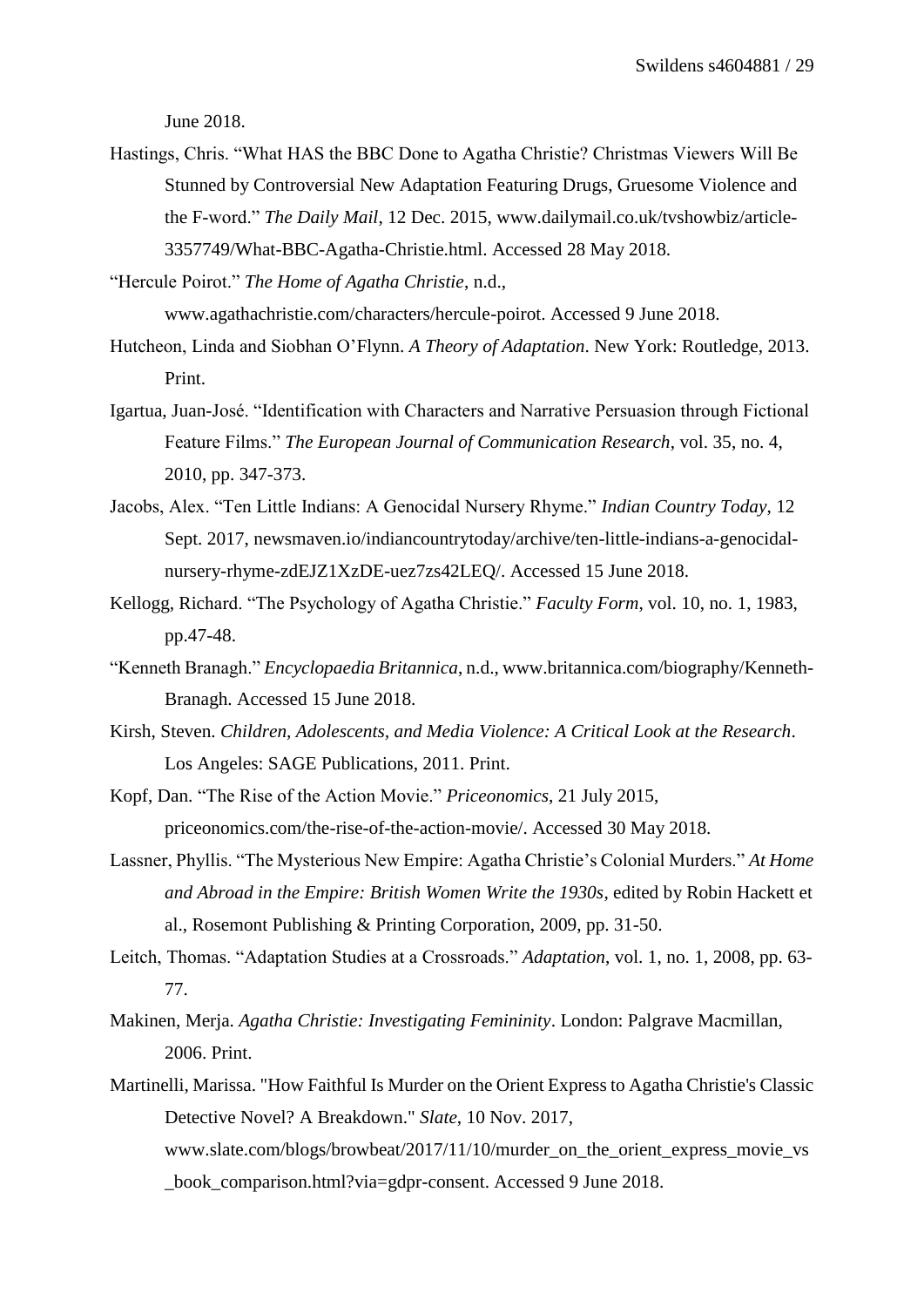Mason, Paul. "Are We Living through Another 1930s?" *The Guardian*, 1 Aug. 2016, www.theguardian.com/commentisfree/2016/aug/01/are-we-living-through-another-1930s-paul-mason. Accessed 15 June 2018.

Miles, Robert. *Racism*. New York: Routledge, 2003. Print.

- Nagle, Angela. *Kill All Normies: Online Culture Wars from 4chan and Tumblr to Trump and the Alt-right*. John Hunt Publishing, 2017. Print.
- Osborn, Barbara. "Violence Formula: Analysing TV, Video and Movies." *Center for Media Literacy*, n.d., www.medialit.org/reading-room/violence-formula-analyzing-tv-videoand-movies. Accessed 30 May 2018.
- "Past Poirot Portrayals." *The Home of Agatha Christie*, n.d., www.agathachristie.com/characters/Hercule-poirot/past-poirot/portrayals. Accessed 9 June 2018.
- "Poirot's Age." *Hercule Poirot Central*, n.d.www.poirot.us/age.php. Accessed 1 June 2018.
- "Poirot's Obituary." *Hercule Poirot Central*, n.d., www.poirot.us/obituary/php. Accessed 1 June 2018.
- "Race Relations Act 1965." *Archive of the British Parliament*, n.d., www.parliament.uk/about/living-heritage/transformingsociety/privatelives/relationships/collections1/race-relations-act-1965/race-relations-act-1965/. Accessed 15 May 2018.
- Reny, Tyler and Sylvia Manzano. "The Negative Effects of Mass Media Stereotypes of Latinos and Immigrants." *Media and Minorities: Questions on Representation from an International Perspective*, edited by Georg Ruhrmann et al., Vandenhoeck Ruprecht, 2016, pp. 195-212.
- Steyn, Mark. "Murder on the Orient Express." *Mark at the Movies*, 25 Nov. 2017, www.steynonline.com/8272/murder-on-the-orient-express. Accessed 1 June 2018.
- Thackeray, David. "The Politics of Buying British: From the Great Depression to Brexit." *Imperial Global Exteter*, 12 Feb. 2018, imperialglobalexeter.com/2018/02/12/thepolitics-of-buying-british-from-the-great-depression-to-brexit/. Accessed 9 June 2018.
- "The Creation of Hercule Poirot." *The Home of Agatha Christie*, n.d., www.agathachristie.com/characters/hercule-poirot/the-creation-of-hercule-Poirot. Accessed 22 April 2018.
- "The Great Depression: 1929-1932." *The British Library*, n.d., www.bl.uk/learning/timeline/item107595.html. Accessed 15 May 2018.